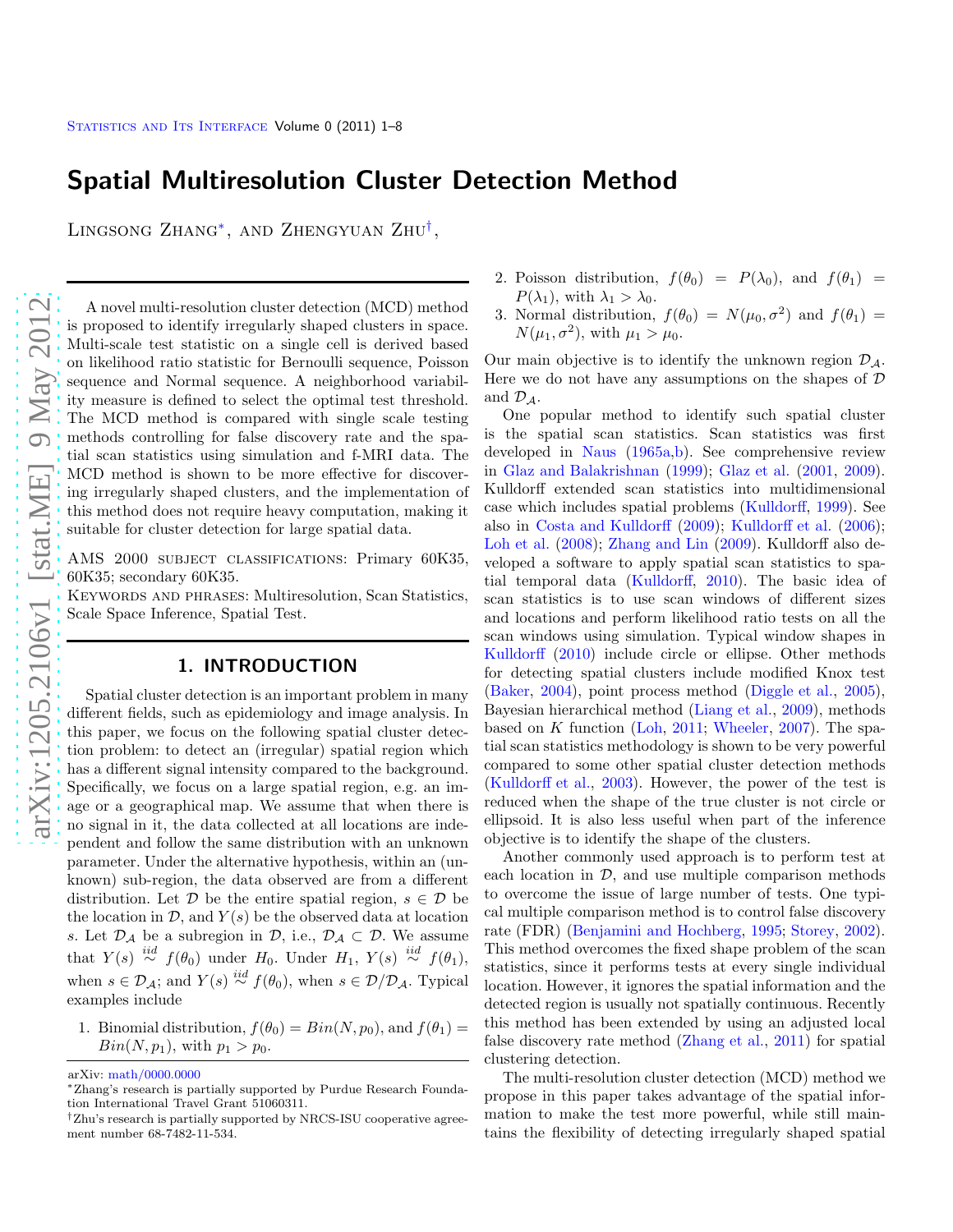clusters. The MCD method is motivated by the scale-space inference ideas in functional estimation and image analysis [\(Chaudhuri and Marron,](#page-12-14) [1999,](#page-12-14) [2000;](#page-12-15) [Lindeberg,](#page-12-16) [1993,](#page-12-16) [1994](#page-12-17)). [Zhang et al.](#page-13-6) [\(2007\)](#page-13-6) and [Zhang et al.](#page-13-7) [\(2008\)](#page-13-7) applied scale-space inference method to time series analysis with applications in Internet anomaly detection . The MCD method uses a similar idea as the scale-space inference by forming a test statistic based on multi-scale windows to effectively use the spatial information. A novel variability measure is used to identify the test threshold, which helps to maintain a balance between the sensitivity and specificity. The use of the variability measure overcomes the multiple comparison issues of the individual test, since it is a global procedure. Simulation studies and an application to fMRI data show that the MCD method compared favorably to the spatial scan statistic method and the multiple testing method based on FDR for identifying spatial clusters.

The remaining part of this paper is organized as follows. In Section [2](#page-1-0) we describe the methodology and theory, which includes detailed derivation of the MCD method for binomial, Poisson and Normal distributions. The validity of the local variability measure is also shown in this section. Section [3](#page-4-0) provides simulation studies to compare different approaches for Binomial distributions with different alternative probability of success and different signal regions. An application of the three methods to a real fMRI data is given in Section [4,](#page-7-0) and in Section [5](#page-9-0) we discuss possible extensions.

# 2. METHODOLOGY

<span id="page-1-0"></span>Let  $Y(s)$ ,  $s \in \mathcal{D}$ , be a sequence of independent random variables from the distribution  $\mathcal{F}_{\theta(s)}$ . Here s is the location in a two dimensional region  $\mathcal{D}$ , and  $\theta(s)$  are the population parameters. In the later sections, if  $s = (k, l)$ , we may use  $Y(s)$  and  $Y_{kl}$  interchangeably. Under the null hypothesis, we assume  $\theta(s) = \theta_0$  for all  $s \in \mathcal{D}$ . Under the alternative hypothesis, we assume  $\theta(s) = \theta_1$  for all  $s \in \mathcal{D}_\mathcal{A} \subset \mathcal{D}$ , and  $\theta =$  $\theta_0$  otherwise. Our objective is to identify  $\mathcal{D}_A$ . We consider three examples in this paper: 1) F is  $Bin(N_0, p)$ , and  $\theta = p$ , the probability of success; 2) F is  $Poisson(\lambda)$ , and  $\theta = \lambda$ ; 3)  $\mathcal F$  is  $N(\mu, \sigma_0^2)$ , and  $\theta = \mu$ . In the above three examples,  $N_0$  and  $\sigma_0^2$  are assumed to be known.

Our multi-resolution cluster detection (MCD) method has two steps: 1) At each location, we form a MCD test statistic which is expected to be large in the signal region, and small in the background region. 2) Determine a threshold for the test at each location which maintains a balance between specificity and sensitivity of the procedure. In Section [2.1,](#page-1-1) we describe the MCD test statistics and give detailed formula to compute the test statistics for the distributions mentioned above. In Section [2.2](#page-2-0) we introduce the notion of neighborhood variability and describe a method to determine the detection threshold based on neighborhood variability. Some theoretical results are derived in Section [2.3](#page-3-0) to justify our method for setting the threshold. In Section [2.4](#page-4-1) we briefly discuss the choice of scales.

<span id="page-1-1"></span>The test statistic for MCD at each location is formed using ideas from scale-space inference. In this subsection, let us focus on a specific location s. For easy presentation, let  $D$ be a two dimensional grid with  $n_r$  rows and  $n_c$  columns, and  $s = (i, j)$ , with  $i = 1, 2, ..., n_r$ , and  $j = 1, 2, ..., n_c$ . Define a sequence of local regions  $\{s\} = \mathcal{D}_1 \subset \mathcal{D}_2 \subset \cdots \subset \mathcal{D}_M \subset \mathcal{D}$ . Note that our method does not require  $D$  to be square, and the shapes of  $\mathcal{D}_i$  can be irregular as well. Let us define the following aggregation vector  $(X_{ij}^1, X_{ij}^2, \cdots, X_{ij}^M)^T$ , where  $X_{ij}^1 = Y_{ij}$ , and

(1) 
$$
X_{ij}^r = \sum_{kl \in \mathcal{D}_r} Y_{kl}, \quad \text{for all } 1 \le r \le M.
$$

In this section, since we focus on a single location, we further simplify our notation  $X_{ij}^r$  to be  $X_r$ . Thus, the aggregation vector is  $(X_1, X_2, \dots, X_M)^T$ . Assuming that  $(x_1, x_2, \dots, x_M)^T$  is the observed vector, the likelihood ratio test statistics can be written as

$$
\Lambda = \frac{\sup_{\Theta_0} L(\theta; x)}{\sup_{\Theta} L(\theta; x)} \n= \frac{\sup_{\Theta_0} P(X_1 = x_1, X_2 = x_2, \cdots, X_M = x_M | \Theta_0)}{\sup_{\Theta_0} P(X_1 = x_1, X_2 = x_2, \cdots, X_M = x_M | \Theta).
$$

Based on standard theory on likelihood ratio test, under appropriate regularity conditions, we have

$$
-2\log(\Lambda) \sim \chi^2(M).
$$

Since  $\mathcal{D}_{\mathcal{A}}$  is unknown, it is difficult to compute the denominator of the likelihood ratio statistic under the original alternative hypothesis. Instead we derive the formula for  $\Lambda$ under the alternative that the parameter  $\theta$  is a constant within each of the regions  $\mathcal{D}_1$ ,  $\mathcal{D}_2 - \mathcal{D}_1$ ,  $\cdots$ , and  $\mathcal{D}_k - \mathcal{D}_{k-1}$ for three commonly used distributions, Binomial, Poisson and Normal, and use them as the test statistics. The results does not depend on the shapes of  $\mathcal{D}_r$ . Thus, the user can use their favorite shape in the MCD method. We provide a function in R to calculate the test statistic, which provides two regular shapes (square and circle) in the implementation. In this paper, we will use the square shape for illustration purpose.

All the calculation next uses the following fact:

$$
P(X_1 = x_1, \cdots, X_M = x_M)
$$
  
=  $P(X_1 = x_1, X_2 - X_1 = x_2 - x_1, \cdots,$   
 $X_M - X_{M-1} = x_M - x_{M-1})$ 

Note that since  $Y_{ij}$  are independent, the  $\{X_i - X_{i-1}\}\$  are independent to each other. Using this formula, it is relatively straightforward to derive the results for three different distributions. In what follows we further introduce a notation  $m_r = |\mathcal{D}_r|$ , the cardinality of  $\mathcal{D}_r$ . We leave the details of the computation to the appendix.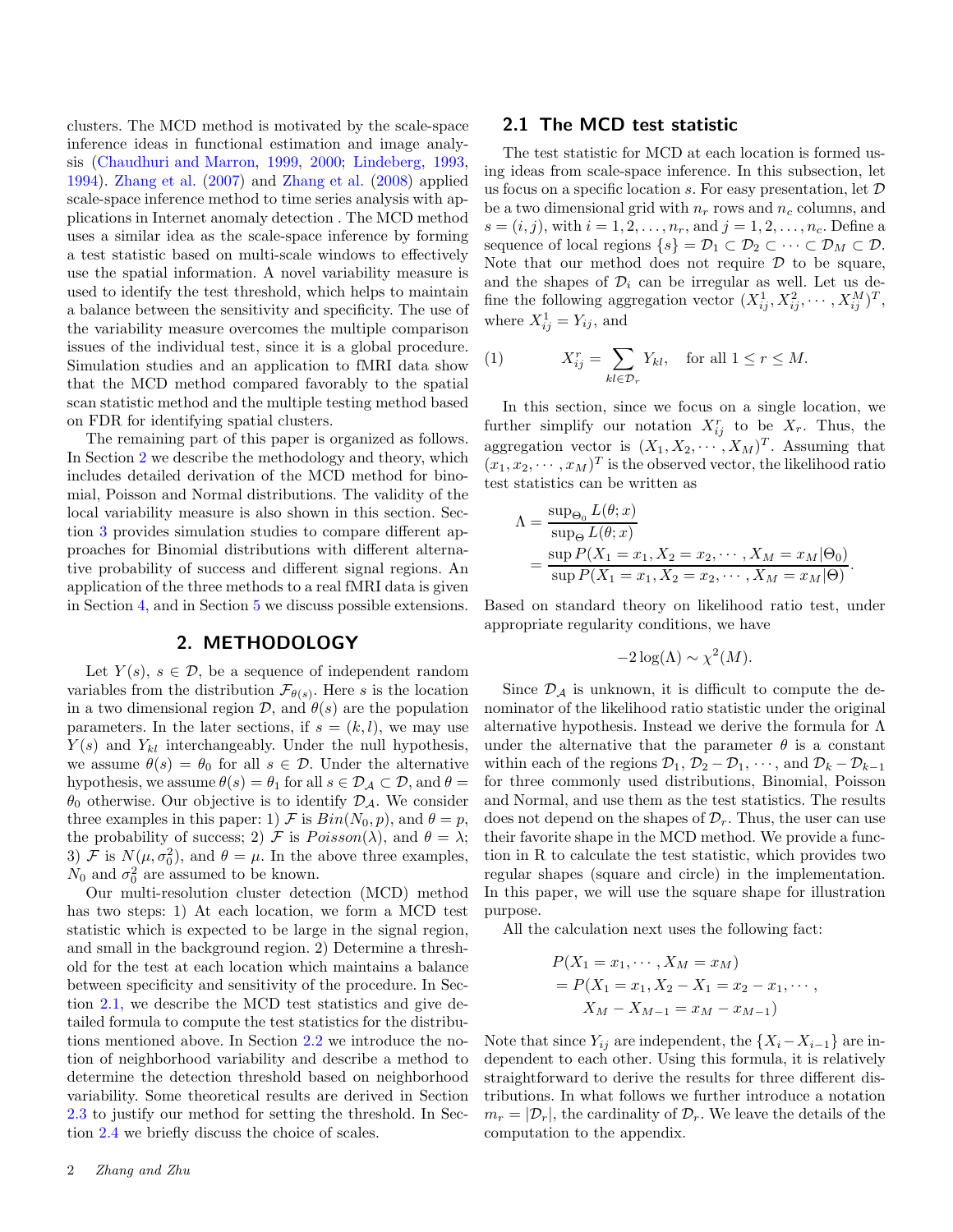#### 2.1.1 Binomial distribution

Let  $Y_{ij} \stackrel{iid}{\sim} Bin(N_{ij}, p_0)$  under the null hypothesis. Under the alternative,  $Y_{ij} \stackrel{iid}{\sim} Bin(N_{ij}, p_k)$  for all  $(i, j) \in \mathcal{D}_k \backslash \mathcal{D}_{k-1}$ , with  $p_k > p_0$ , and  $Bin(N_{ij}, p_0)$  otherwise. It is relatively easy to get that, under the null hypothesis,

$$
X_r = \sum_{kl \in \mathcal{D}_r} Y_{kl} \sim Bin(N_r, p_0),
$$

where  $N_r = \sum_{kl \in \mathcal{D}_r} N_{kl}$ . It is straightforward that  $N_i \leq$  $N_{i+1}$ . Let  $\widehat{p}_{ij} = \frac{Y_{ij}+1}{N_{ij}+2}$  (note that this adjustment is to avoid 0 and 1 as an estimate, which is similar to the Wilson's estimate). Define the follows:

$$
\widehat{p}_0 = \text{Median}_{\mathcal{D}}(\widehat{p}_{ij}),
$$
  
\n
$$
\widehat{p}_1 = \max(\text{Median}_{\mathcal{D}_1}(\widehat{p}_{ij}), \widehat{p}_0),
$$
  
\n
$$
\widehat{p}_r = \max(\text{Median}_{\mathcal{D}_r \setminus \mathcal{D}_{r-1}}(\widehat{p}_{ij}), \widehat{p}_0).
$$

Here the maximization is to make sure the estimate under the alternative is not smaller than the estimate under the null hypothesis, and we use median instead of mean for robustness. Then we have the following formulae to compute the approximated likelihood ratio test statistic for Binomial distribution:

$$
-2\log(\Lambda) = -2\log\left(\frac{\sup_{\Theta_0} L(\theta; x)}{\sup_{\Theta} L(\theta; x)}\right)
$$
  
\n
$$
\approx -2\left[x_1\left(\log(\widehat{p}_0) - \log(\widehat{p}_1)\right) + (N_1 - x_1)\left(\log(1 - \widehat{p}_0)\right)\right]
$$
  
\n
$$
-\log(1 - \widehat{p}_1) + (x_2 - x_1) \times \left(\log(\widehat{p}_0) - \log(\widehat{p}_2)\right) +
$$
  
\n
$$
((N_2 - N_1) - (x_2 - x_1))\left(\log(1 - \widehat{p}_0) - \log(1 - \widehat{p}_2)\right)
$$
  
\n
$$
+ \cdots + (x_k - x_{k-1})\left(\log(\widehat{p}_0) - \log(\widehat{p}_k)\right)
$$
  
\n
$$
+ ((N_k - N_{k-1}) - (x_k - x_{k-1}))
$$
  
\n
$$
\times (\log(1 - \widehat{p}_0) - \log(1 - \widehat{p}_k))].
$$

#### 2.1.2 Poisson distribution

Let  $Y_{ij} \sim P(\lambda_0)$  under the null hypothesis, and  $Y_{ij} \sim$  $P(\lambda_k)$  for  $(i, j) \in \mathcal{D}_k \backslash \mathcal{D}_{k-1}$ , with  $\lambda_k > \lambda_0$ . It is clear that, under the null hypothesis,

$$
X_{ij}^k \sim P(m_k \lambda_0).
$$

Let  $\widehat{\lambda}_0 = \text{Median}_{\mathcal{D}}(Y_{ij}),$  and

$$
\widehat{\lambda}_i = \max\left(\frac{x_i - x_{i-1}}{m_i - m_{i-1}}, \widehat{\lambda}_0\right),\,
$$

then we have the following formulae to compute approximate likelihood ratio test statistic for Poisson distribution:

$$
-2\log(\Lambda) \approx -2[x_1(\log(\widehat{\lambda}_0) - \log(\widehat{\lambda}_1)) + (\widehat{\lambda}_1 - \widehat{\lambda}_0)
$$
  
+  $(x_2 - x_1)(\log(\widehat{\lambda}_0) - \log(\widehat{\lambda}_2)) + m_2(\widehat{\lambda}_2 - \widehat{\lambda}_0)]$   
=  $-2[(x_k - x_{k-1})(\log(\widehat{\lambda}_0) - \log(\widehat{\lambda}_k))$   
+  $m_k(\widehat{\lambda}_k - \widehat{\lambda}_0)]$ 

#### 2.1.3 Normal distribution

We assume that under the null hypothesis,  $Y_{ij} \sim$  $N(\mu, \sigma^2)$  and they are independent. Under the alternative,  $Y_{ij} \sim N(\mu_k, \sigma^2)$  when  $(i, j) \in \mathcal{D}_k \backslash \mathcal{D}_{k-1}$ , and  $\mu_k > \mu$ .

Here we assume that  $\sigma^2$  is given. For real application,  $\sigma^2$  is unknown, thus, we will use a robust estimate for the variance.

Let  $\hat{\mu}_0 = \text{Median}_{\mathcal{D}}(Y_{ij}),$  and

$$
\widehat{\mu}_i = \max\left(\frac{x_i - x_{i-1}}{m_i - m_{i-1}}, \widehat{\mu}_0\right).
$$

We have

$$
-2\log(\Lambda) \approx \frac{2x_1(\hat{\mu}_1 - \hat{\mu}_0)}{\sigma^2} + \frac{\hat{\mu}_0^2 - \hat{\mu}_1^2}{\sigma^2} + \frac{2(x_2 - x_1)(\hat{\mu}_2 - \hat{\mu}_0)}{\sigma^2} + \frac{m_2(\hat{\mu}_0^2 - \hat{\mu}_2^2)}{\sigma^2} + \dots + \frac{2(x_k - x_{k-1})(\hat{\mu}_k - \hat{\mu}_0)}{\sigma^2} + \frac{m_k(\hat{\mu}_0^2 - \hat{\mu}_k^2)}{\sigma^2}
$$

#### <span id="page-2-0"></span>2.2 Test threshold

The likelihood ratio test theory suggests that  $\chi^2$  is the approximated distribution of the test statistic, and one way to determine the test threshold is to control for FDR based on this asymptotic distribution. However, such procedure turns out to have poor performance due to the fact that 1) the asymptotic distribution may not be a good approximation for small sample sizes; 2) the test statistics at different locations are correlated.

In this section, we introduce a neighborhood variability measure to determine the test threshold. Let  $(i, j)$  be the location to calculate the local variability. We choose the four nearest cells, where the  $(i, j)$  cell serves as the center in the region, as shown in Figure [1.](#page-3-1) The variance of these five data points is defined as the neighborhood variability.

Our assumption is that both signal region and the noise region have homogenous distribution within themselves. Thus, the local variability within these two regions should be small, while the local variability for points close to the cluster boundary should be relatively large. In order to identify the "optimal" detection threshold, we compute the average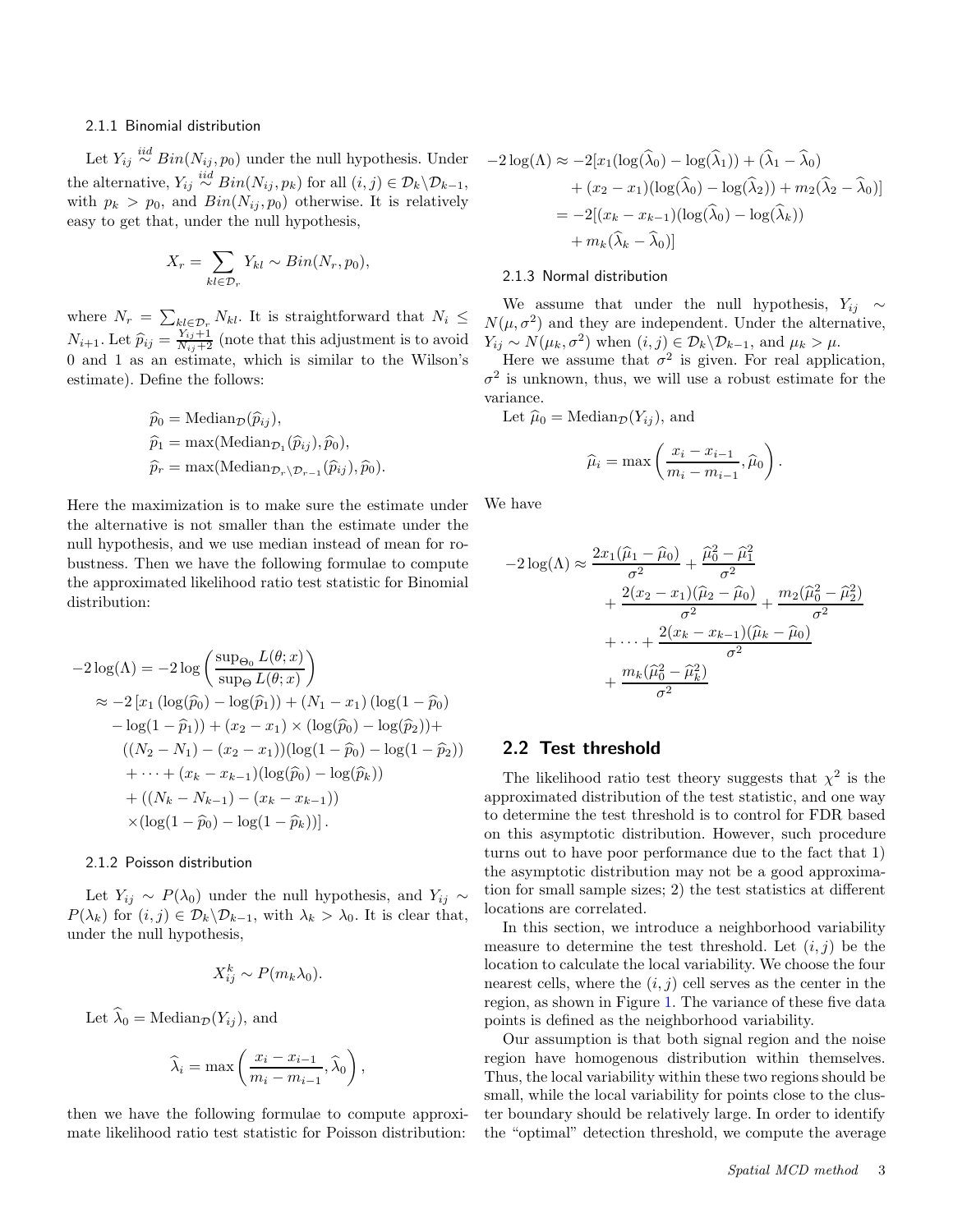

<span id="page-3-1"></span>Figure 1. The diagram for the neighborhood variability. At each location  $(i, j)$ , the variance of the four nearest cells plus the  $(i, j)$  point will be calculated as the local variability. This helps to identify the edge of the detection boundary.

neighborhood variability on the region with test statistics between two consecutive detection thresholds for a sequence of monotone increasing test thresholds  $t_1, t_2, \ldots, t_M$ . When the threshold is too small, most of the signal regions are identified as signal, along with many locations in the noise region. As the threshold increases, only the noise region are excluded, leading to a small average neighborhood variability. Similarly when the threshold is too large, the average neighborhood variability between two consecutive detection regions will also be small as they only include signal regions. We identify the two thresholds between which the average neighborhood variability is the highest and take the average of these two as the optimal detection threshold.

To summarize, our MCD method can be carried out as follows:

- 1. At each location s, compute the MCD test statistic  $T(s)$  at this location as described in Section 2.1 and the neighborhood variability measure  $V(s)$  as described in Section 2.2.
- 2. Let  $t_1 = \min_s T(s)$ ,  $t_M = \max_s T(s)$ , and define an arithmetic sequence  $t_1, t_2, \ldots, t_M$ .
- 3. Let  $\mathcal{D}_k = \{s : T(s) > t_k\}$ , and  $V_k = \text{ave}\{V(s) : s \in$  $\mathcal{D}_k$ ,  $s \notin \mathcal{D}_{k+1}$ . Let  $k^* = \operatorname{argmax}_k V_k$ . The optimal test threshold is defined as  $t^* = 0.5(t_{k^*} + t_{k^*+1})$ , and the final detected region is defined as  $\mathcal{D}_\mathcal{A} = \{s : T(s) > t^*\}.$

# <span id="page-3-0"></span>2.3 Validity of the test threshold

In this subsection, we illustrate that under certain conditions, the MCD method can identify the signal region almost surely. Let  $\beta$  be the set of the boundary points,  $\mathcal N$  be the set of inner points in the noise region, and  $\mathcal S$  be the set of inner points in the signal region. For simplicity, we also use  $\mathcal{B}^c = \mathcal{N} \cup \mathcal{S}$ . Furthermore, let  $n_b$  be the number of boundary points,  $n_s$  be the number of (non-boundary) signal points, and  $n_n$  be the number of (non-boundary) noise points. Let  $N = n_b + n_n + n_s$  be the total number of data points in the spatial region  $\mathcal{D}$ . A boundary point is defined as the point

where its local five observations (including the point itself) are not from the same group. See Figure [2](#page-3-2) for illustrations of some boundary points.



<span id="page-3-2"></span>Figure 2. The diagram for four types of boundary points. The white cells are noise points, and the gray cells are signal points. Panel (a) shows a boundary point at the noise region with an angle; panel (b) shows a boundary point at the noise region without an angle; panel (c) shows a boundary point at the signal region with an angle; and panel (d) shows a boundary point at the signal region without an angle.

For easy presentation, all the properties are shown under Normality assumption. We assume for any  $Y$  in the noise region,  $Y \sim N(0, 1)$ ; and for any Y in the signal region,  $Y \sim N(\delta, 1)$ , where  $\delta > 0$ . The parameter  $\delta$  measures the signal strength. In addition, the proportion of boundary point  $n_b/N$  is denoted as  $p_B$ . The following two theorems give some justification for the procedure we outlined in Section [2.2.](#page-2-0) The proofs of both theorems are in the appendix.

<span id="page-3-3"></span>**Theorem 2.1.** The average test statistic  $T$  at  $N$ ,  $\beta$  and  $\beta$ has the following relation: if  $N, n_b, n_n, n_s \to \infty$ , and  $\delta > 0$ ,

$$
P\left(\mathop{\rm Age}_{Y\in \mathcal{N}}T(Y)<\mathop{\rm Age}_{Y\in \mathcal{B}}T(Y)<\mathop{\rm Age}_{Y\in \mathcal{S}}T(Y)\right)\to 1.
$$

<span id="page-3-4"></span>**Theorem 2.2.** If  $\frac{\delta^2 N p_B(1-p_B)}{8+4(1-p_B)} \to \infty$ , then

$$
P\left(\underset{Y\in\mathcal{B}}{\operatorname{Ave}}V(Y)-\underset{Y\in\mathcal{B}^c}{\operatorname{Ave}}V(Y)>0\right)\rightarrow 1
$$

Remark: Theorem [2.1](#page-3-3) shows that the MCD test statistic at points in the boundary region are on average smaller than those in the purely signal region and larger than those in the noise region. Thus which an appropriate sequence of test thresholds a substantial part of the boundary region can be in one of the belts defined by  $\{s : s \in \mathcal{D}_k, s \notin \mathcal{D}_{k+1}\}.$ Theorem [2.2](#page-3-4) shows that the average variability measure on the boundary set is the largest if either the signal strength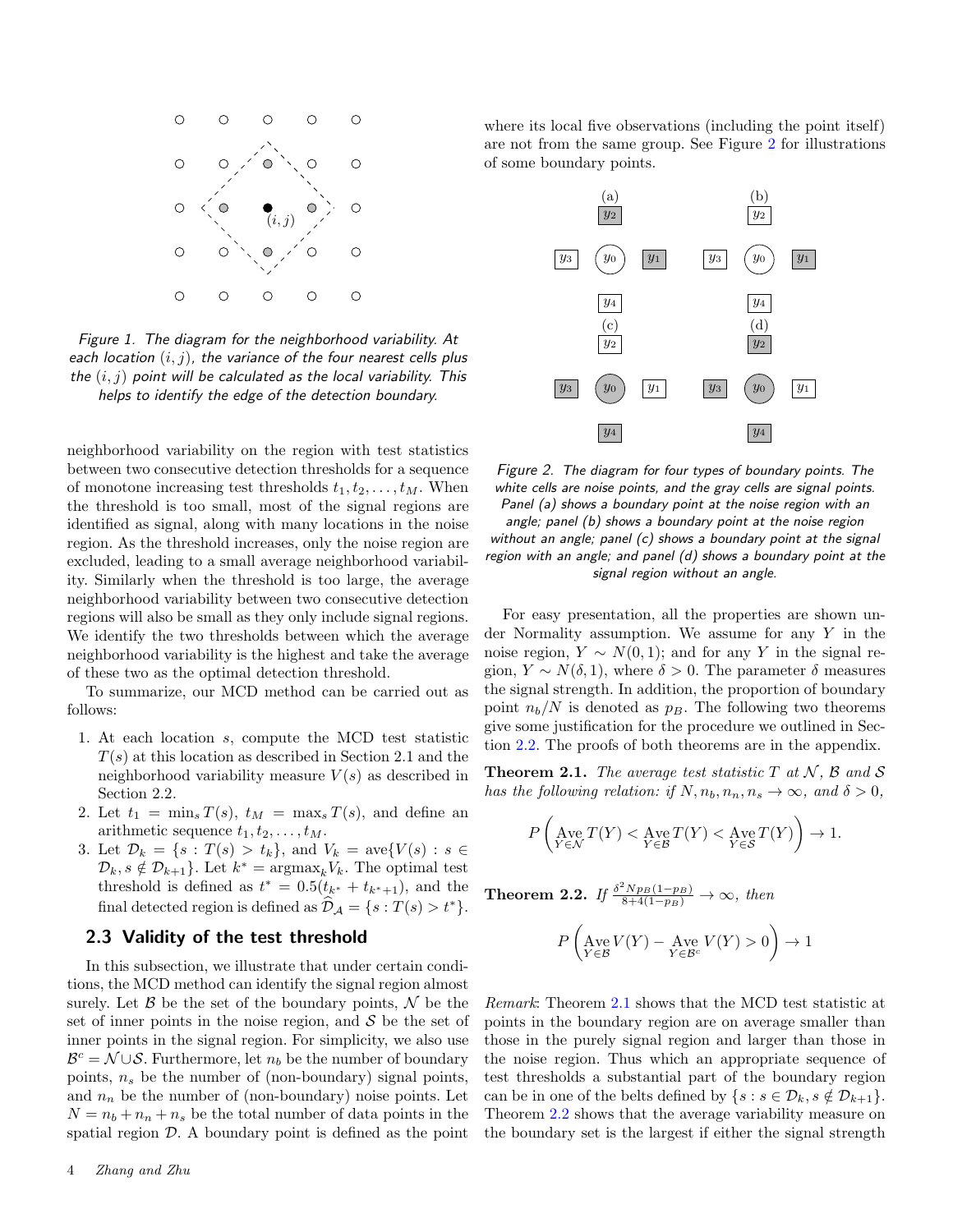

<span id="page-4-2"></span>Figure 3. The simulation settings

is large or the points in both boundary and non-boundary regions are large. Thus by selecting the belt with the maximum average variability, we have a good chance of identifying the true boundary of the signal region.

# <span id="page-4-1"></span>2.4 Number of Scales

To use the MCD method, one need to determine: 1) how many scales to be used, and 2) what is the largest scale to be used. The answer to these two questions are related to each other and depends on specific applications. Typically, when the maximum scale is the same, the test power of the MCD method with more scales tends to be larger, as shown in one dimensional situation in [Zhang et al.](#page-13-6) [\(2007\)](#page-13-6). For the two dimensional case, we compared two-scale vs. five-scale and single-scale methods and found that even though the test power of the five-scale method is better than the other two methods, the improvement from two to five is not as significant as those from one to two. Thus, in this paper, we will only use a two-scale MCD method for all the simulation examples and real application.

By aggregating local values, the MCD method will have some dilution effect, i.e., the noise points which are close to the signal region are more likely to be identified as false signals. The larger the aggregation region, the higher chance of false detection for these points. Thus, we will not use a very large window as the maximum scale. For a typical  $100 \times 100$  image, we find that the largest aggregation scale around 10 (or a radius as 5) works well. In the following simulation and real examples, we will use window size 10 as our maximum scale.



<span id="page-4-4"></span>Figure 4. The probability map of identification from the MCD method by different alternatives

# <span id="page-4-0"></span>3. SIMULATION AND COMPARISON

In this section, we use simulation to compare the MCD method with the single scale test method controlling FDR and the spatial scan statistics. All the examples are simulated in a  $100 \times 100$  map. To save space, in this manuscript, we only simulate binomial distribution. Poisson and Normal examples are provided in the author's personal website. We use sensitivity and specificity to compare the performance of different methods. Under each simulation setting, we will repeat the same simulation 100 times, and also report the probability of identification at each spatial location.

# 3.1 Simulation Settings

Figure [3](#page-4-2) shows the shapes of the simulations in this paper. We will study four different shapes of regions: L-shape, triangle, oval and Y -shape. Note that the triangle and oval are convex, while Y and L-shapes are not. Note that a data image contains 10,000 pixels. Table [1](#page-4-3) provides the number and the percentage of the pixels in the simulated signal regions.

<span id="page-4-3"></span>Table 1. Total true number of signal pixels

| <b>Shapes</b>    | $L$ -shape | Oval    | Triangle | $Y$ -shape |
|------------------|------------|---------|----------|------------|
| Number of pixels | 400        | 1142    | 864      | 1344       |
| (percentage)     | 4%         | 11.42\% | 8.64\%   | 13.44\%    |

For each simulation run, the background of the image is simulated as independent identically distributed Binomial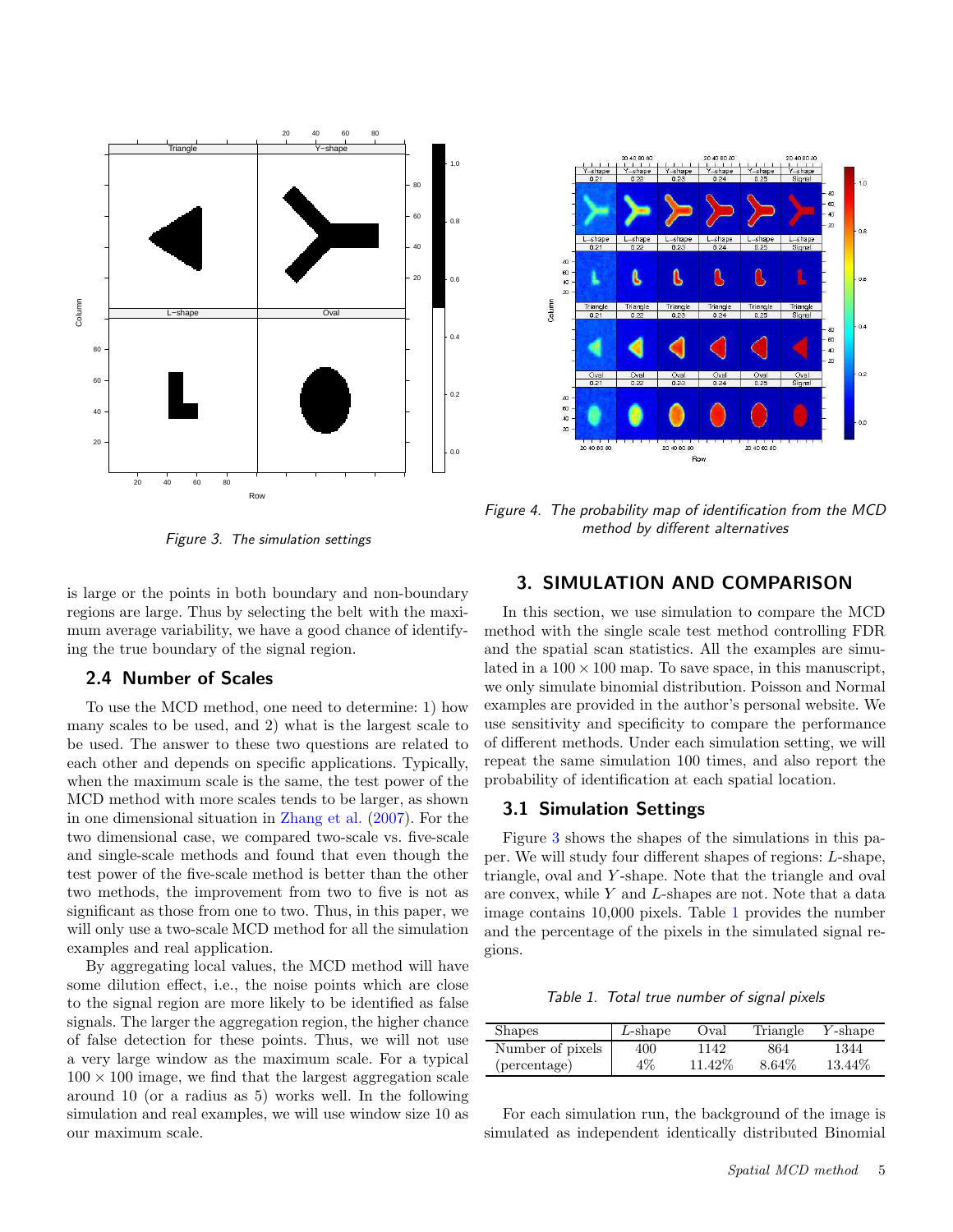



<span id="page-5-1"></span>Figure 5. The probability map of identification from the individual tests adjusted by false discovery rate by different alternatives

distribution  $Y(s) \sim Bin(100, 0.2)$ , if  $s \in \mathcal{D}/\mathcal{D}_s$ . The signal part,  $Y(s) \sim Bin(100, p_1)$ , if  $s \in \mathcal{D}_s$ , where  $p_1 > 0.2$ . In this paper, we focus on five different alternative probabilities of success,  $p_1 = 0.21, 0.22, 0.23, 0.24,$  and 0.25. Note that when  $p_1 = 0.21$ , the detection should be very challenging. We also assume that the population is preknown. For real applications such as epidemiology, the population of a specific geographical location can be approximated by a recent survey. So this assumption is reasonable even for real applications.

#### 3.2 Simulation Results

For each simulation setting, i.e., the same signal shape and the same alternative probability of success, we repeat the simulation 100 times. We use the average of several measures to compare the performance of our method with other related methods. The measurements include specificity (the percentage of correctly identification of noise points), sensitivity (the percentage of correctly identification of signal points), and the probability (relative frequency) of identifications at each pixels.

Tables [2](#page-6-0) - [4](#page-7-1) provides the average specificities and the average sensitivities for these different simulation settings. The numbers in the parenthesis provides the standard deviation of the performance measures. It shows that when the alternative probability increases, both sensitivity and specificity of the MCD method increases. The variability also decreases as the alternative probability increases. Note that even when the alternative probability of success is 0.21, for

<span id="page-5-0"></span>Figure 6. The probability map of identification from the spatial scan method by different alternatives

all the shapes, our MCD method has an average sensitivity of 40%, which is quite impressive, although the variability is large. Note that when the alternative probability of success increases to 0.22, the specificity increases dramatically to over 90%, meanwhile, the sensitivity also increases.

Table [3](#page-6-1) shows the specificity and sensitivity of the single scale method with test threshold selected to control false discovery rate. We use the direct false discovery rate method in [Storey](#page-13-4) [\(2002](#page-13-4)). In order to have a sensible detection result, we use FDR level as 0.60, which is relatively high. Lower FDR level will lead to much smaller sensitivity. It shows that the specificity will decrease when the sensitivity increases. When the alternative probability is 0.22, the specificity of this method is similar to that of the MCD method, but the sensitivity is much smaller, which shows better performance of the MCD method over the single scale method.

Table [4](#page-7-1) shows the specificity and sensitivity for the Spatial Scan method. It shows that when the data is oval or triangle, the performance is among the best of these three methods, even when the signal strength is 0.21. But for L-shape and Y -shape, the sensitivity is comparable to the MCD method. When the signal strength increases, the MCD method performs similarly as the spatial scan method, even for the two convex shapes. The MCD method simultaneously have better specificity and sensitivity than the Spatial Scan method on the other two complicated shapes.

Figures [4](#page-4-4) [-6](#page-5-0) provide the probability map of the pixels being detected by each of these three methods. The probability is calculated by the relatively frequency of each pixels being detected by each method under the 100 runs under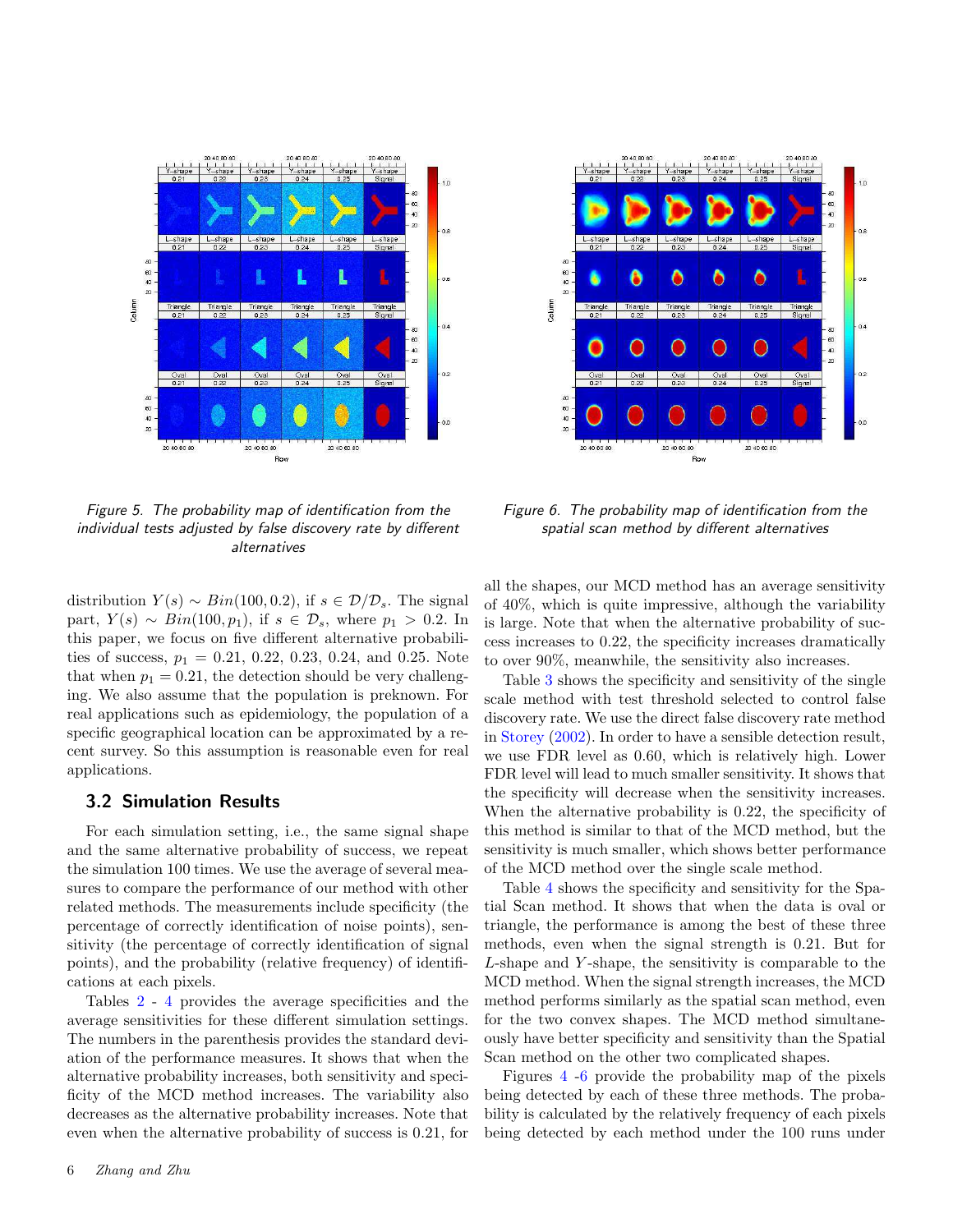|      | $L$ -shape  |             | Oval shape       |                  | Triangle shape |                  | $Y$ -shape       |                  |
|------|-------------|-------------|------------------|------------------|----------------|------------------|------------------|------------------|
| P1   | Specificity | Sensitivity | Specificity      | Sensitivity      | Specificity    | Sensitivity      | Specificity      | Sensitivity      |
|      | (Std)       | (Std)       | $(\mathrm{Std})$ | $(\mathrm{Std})$ | (Std)          | $(\mathrm{Std})$ | $(\mathrm{Std})$ | $(\mathrm{Std})$ |
| 0.21 | 0.8415      | 0.3818      | 0.8462           | 0.3972           | 0.8273         | 0.4036           | 0.8072           | 0.406            |
|      | (0.2899)    | (0.3081)    | (0.2865)         | (0.3353)         | (0.3142)       | (0.323)          | (0.3193)         | (0.3558)         |
| 0.22 | 0.9401      | 0.6252      | 0.9309           | 0.5125           | 0.939          | 0.5806           | 0.9367           | 0.5299           |
|      | (0.1516)    | (0.2574)    | (0.1621)         | (0.3865)         | (0.1459)       | (0.3533)         | (0.1436)         | (0.3832)         |
| 0.23 | 0.9845      | 0.7986      | 0.9738           | 0.7669           | 0.9801         | 0.8079           | 0.9626           | 0.8232           |
|      | (0.0327)    | (0.2358)    | (0.0315)         | (0.3744)         | (0.0172)       | (0.3159)         | (0.0237)         | (0.3313)         |
| 0.24 | 0.987       | 0.9387      | 0.9769           | 0.9003           | 0.9774         | 0.9455           | 0.9484           | 0.98             |
|      | (0.0043)    | (0.0999)    | (0.0108)         | (0.2776)         | (0.0079)       | (0.1827)         | (0.0963)         | (0.0911)         |
| 0.25 | 0.9856      | 0.9723      | 0.9745           | 0.9817           | 0.9759         | 0.9923           | 0.96             | 0.9588           |
|      | (0.0032)    | (0.0198)    | (0.0061)         | (0.1261)         | (0.0043)       | (0.0069)         | (0.0118)         | (0.1309)         |

<span id="page-6-0"></span>Table 2. The average specificity/sensitivity for the MCD method by different simulation settings

<span id="page-6-1"></span>Table 3. The average specificity/sensitivity for single scale detection method by different simulation settings

|      | $L$ -shape  |             | Oval shape  |             | Triangle shape |                  | $Y$ -shape       |                  |
|------|-------------|-------------|-------------|-------------|----------------|------------------|------------------|------------------|
| P1   | Specificity | Sensitivity | Specificity | Sensitivity | Specificity    | Sensitivity      | Specificity      | Sensitivity      |
|      | (Std)       | (Std)       | 'Std)       | (Std)       | 'Std)          | $(\mathrm{Std})$ | $(\mathrm{Std})$ | $(\mathrm{Std})$ |
| 0.21 | 0.9386      | 0.1003      | 0.9575      | 0.0709      | 0.9475         | 0.0845           | 0.9274           | 0.1148           |
|      | (0.0203)    | (0.0317)    | (0.0164)    | (0.0276)    | (0.0207)       | (0.0297)         | (0.0262)         | (0.0359)         |
| 0.22 | 0.8726      | 0.2613      | 0.9428      | 0.1382      | 0.9027         | 0.212            | 0.8532           | 0.2904           |
|      | (0.0333)    | (0.0536)    | (0.0218)    | (0.046)     | (0.0266)       | (0.0458)         | (0.0348)         | (0.0539)         |
| 0.23 | 0.8167      | 0.4322      | 0.9305      | 0.2277      | 0.8653         | 0.3556           | 0.7787           | 0.4854           |
|      | (0.0427)    | (0.0621)    | (0.0265)    | (0.0612)    | (0.0323)       | (0.0566)         | (0.0459)         | (0.0614)         |
| 0.24 | 0.7632      | 0.5976      | 0.9126      | 0.353       | 0.826          | 0.5122           | 0.7099           | 0.6568           |
|      | (0.0451)    | (0.0566)    | (0.0222)    | (0.0593)    | (0.0386)       | (0.0598)         | (0.0597)         | (0.0772)         |
| 0.25 | 0.7208      | 0.7272      | 0.8989      | 0.4755      | 0.7954         | 0.6464           | 0.7342           | 0.6584           |
|      | (0.0434)    | (0.0437)    | (0.0238)    | (0.0551)    | (0.0367)       | (0.0462)         | (0.1309)         | (0.2286)         |

each simulation setting. All figures shows that when the signal is weak, the chance of the signal region being detected is still much higher than the noise region.

Figure [4](#page-4-4) provides the probability map by the MCD method. It shows that the actually shapes are almost correctly identified. There is a slight dilution effect by showing oval shapes on the corners. But overall the complicated shapes such as  $L$  and  $Y$  are correctly identified.

Figure [5](#page-5-1) provides the probability map of the pixels being detected by the single scale method after adjusting for the false discovery rate. On average, the shapes are correctly identified. But this figure shows that the probability of correctly identified is relatively small. Even with a strong signal of 0.25, the probability of identification is about 60%.

Figure [6](#page-5-0) provides a similar probability map of the pixels being detected by the Spatial Scan algorithm. We use the default circles as the scan window. It shows that for the oval shape signal, even when the signal strength is low, the Spatial Scan algorithm provides excellent performance. For other shapes, the performance is not bad in terms of the sensitivity. But it clearly misidentifies the shapes for triangle, L and Y-shapes.

# 3.3 Comparisons between different numbers of scales

Two-scale MCD method has been used in the previous subsection. In this subsection, we compare it with a fivescale MCD method, where the maximum scanning windows of these two methods are the same. In addition, we compare with another single scale method: the original scale tests using the local variability measure adjusted threshold. Here we only consider a single setting with the L-shape, with the alternative probability of success as 0.22. Figure [7](#page-7-2) shows the detection probability at each pixels.

It shows that the signal scale method plus the local variability measure adjustment is not powerful. In the signal region, it only has 20% chance being detected. The two-scale MCD method with maximum scan window as 5 increases the detection probability to 80%. The five-scale MCD method with the same maximum scan window is very similar to the two-scale one. We also compared the ROC curves between 2-scale and 5-scale. It turns out that on average the 5-scale ROC has larger area under the curve than the 2 scale method, but they are very close to each other. See one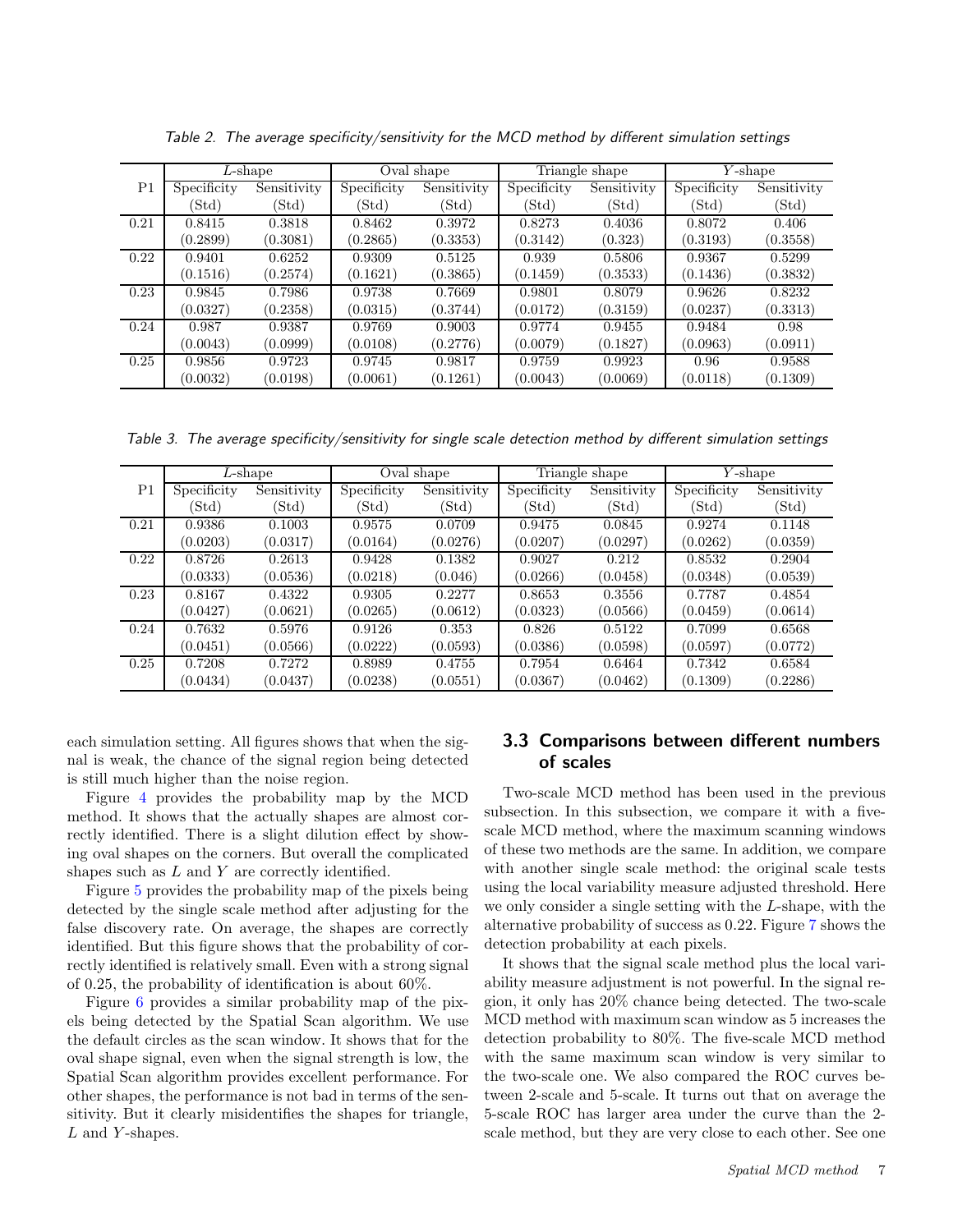|                | $L$ -shape       |                  | Oval shape       |             | Triangle shape |                  | $Y$ -shape       |                  |
|----------------|------------------|------------------|------------------|-------------|----------------|------------------|------------------|------------------|
| P <sub>1</sub> | Specificity      | Sensitivity      | Specificity      | Sensitivity | Specificity    | Sensitivity      | Specificity      | Sensitivity      |
|                | $(\mathrm{Std})$ | $(\mathrm{Std})$ | $(\mathrm{Std})$ | (Std)       | (Std)          | $(\mathrm{Std})$ | $(\mathrm{Std})$ | $(\mathrm{Std})$ |
| 0.21           | 0.9819           | 0.4658           | 0.9809           | 0.8713      | 0.9738         | 0.734            | 0.9012           | 0.5461           |
|                | (0.0238)         | (0.2977)         | (0.0283)         | (0.0851)    | (0.0245)       | (0.1682)         | (0.0996)         | (0.2354)         |
| 0.22           | 0.9746           | 0.792            | 0.9885           | 0.9087      | 0.9831         | 0.7869           | 0.8697           | 0.791            |
|                | (0.019)          | (0.132)          | (0.0071)         | (0.0509)    | (0.0136)       | (0.0704)         | (0.0863)         | (0.1106)         |
| 0.23           | 0.9755           | 0.84             | 0.9898           | 0.9173      | 0.9855         | 0.7841           | 0.8788           | 0.8342           |
|                | (0.0142)         | (0.0802)         | (0.0052)         | (0.0347)    | (0.0082)       | (0.054)          | (0.0782)         | (0.0838)         |
| 0.24           | 0.9783           | 0.8486           | 0.9904           | 0.9192      | 0.9865         | 0.785            | 0.8762           | 0.8356           |
|                | (0.0109)         | (0.0832)         | (0.0038)         | (0.0278)    | (0.0073)       | (0.0478)         | (0.0808)         | (0.0792)         |
| 0.25           | 0.9779           | 0.8457           | 0.9902           | 0.9249      | 0.9865         | 0.7874           | 0.8677           | 0.8471           |
|                | (0.0082)         | (0.068)          | (0.0035)         | (0.0244)    | (0.0072)       | (0.0492)         | (0.0793)         | (0.0697)         |

<span id="page-7-1"></span>Table 4. The average specificity/sensitivity for the spatial scan method by different simulation settings



<span id="page-7-2"></span>Figure 7. Comparison of the detection probability for single scale, two-scale, and five-scale MCD methods, under the setting of  $Bin(100, .2)$  vs.  $Bin(100, .22)$ 

example ROC curve comparions in Figure [8.](#page-7-3) We note that the maximum scanning window is more important than the number of scales.

### <span id="page-7-0"></span>4. EXAMPLES: FUNCTIONAL MRI DATA

In this section we apply the three aforementioned methods to a real fMRI data to illustrate their differences in real data application. The fMRI data was firstly analyzed in [Maitra](#page-12-18) [\(2009,](#page-12-18) [2010\)](#page-12-19); [Maitra et al.](#page-12-20) [\(2002\)](#page-12-20).

The top left panel in Figure [9](#page-8-0) shows 9 slices of the fMRI images in a total of 22 slices. Each individual image has  $128\times128$  pixels. All 9 images show activities in different re-



<span id="page-7-3"></span>Figure 8. The ROC curves for one specific simulation example. The green one is for a two-scale MCD method, and the purple one is for a five-scale MCD method

gions, by showing hot colors (e.g. yellow or red colors which are positive values) and cool colors (dark blue shows negative values). The response is a transformation of  $p$ -values from a previous study, and we are only interested in detection of the positive regions. By visual inspection of the raw data, it appears that there are some (positive) activities at the following regions: central right (slice 1), central left and central right (slice 5), top left (slice 11), bottom central (slice 15), top central (slice 18), central middle or top central (slice 20), and central part (slice 22). The shapes of these regions seem to be very irregular.

The bottom left panel shows the single scale detection method with controlling false discovery rate (FDR) (20% false discovery rate). They highlight the regions that have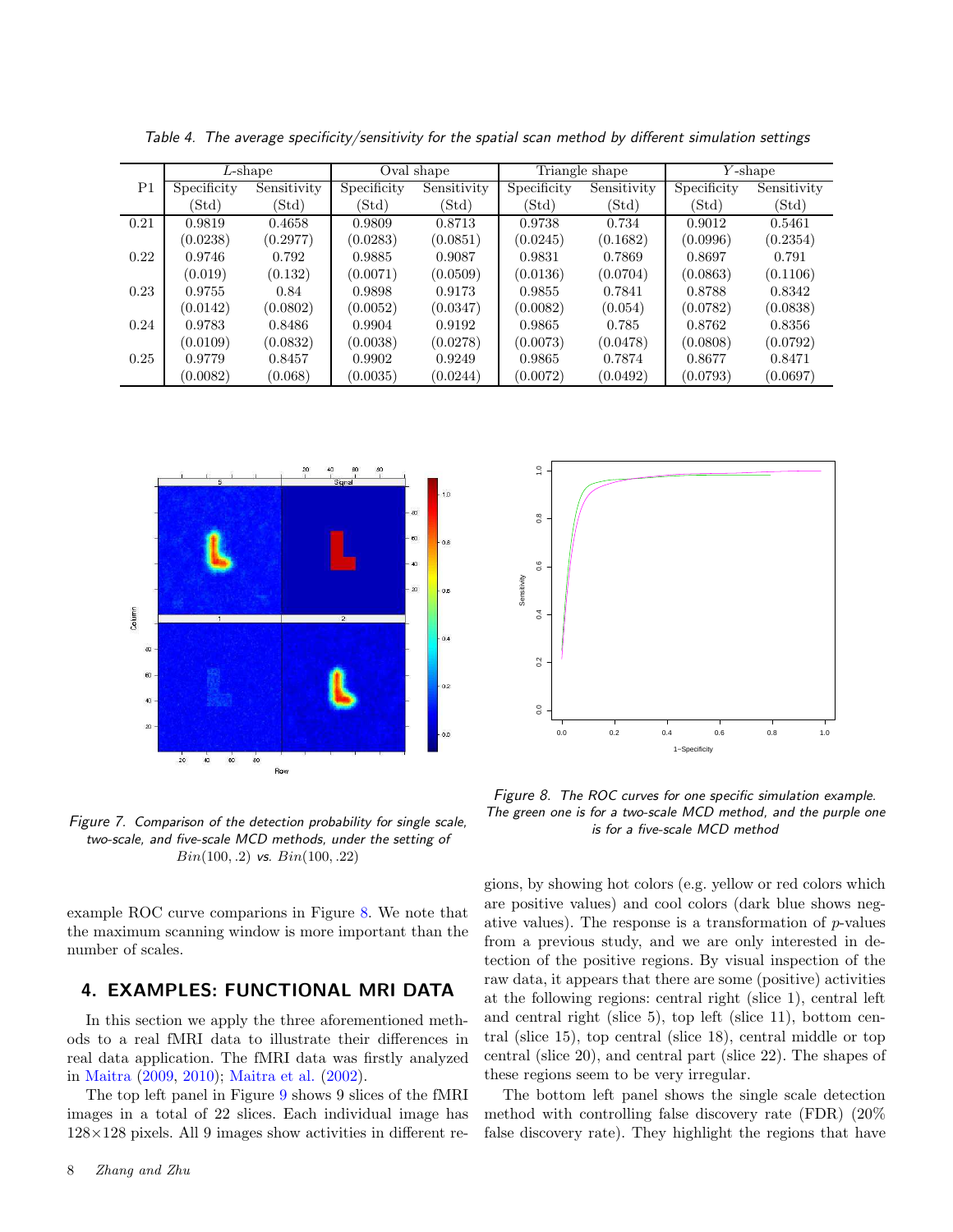

<span id="page-8-0"></span>Figure 9. The detection result for an fMRI data set. The selected 9 slices of image are shown in panel (a). Panel (b) shows the detection result by the spatial scan method. It identify some interesting regions, but their shapes are regular. Besides, there are some tiny regions outside the big dots, which may correspond to false discovery. Panel (c) shows marginal detection method with FRD control level at 0.20. It also highlights some regions in each plot, but these identified spots do not naturally form (continuous) region. Panel (d) provided the detection result by the MCD method. It highlights several irregular shaped regions in each image.

#### (a) Raw Data (b) Spatial Scan method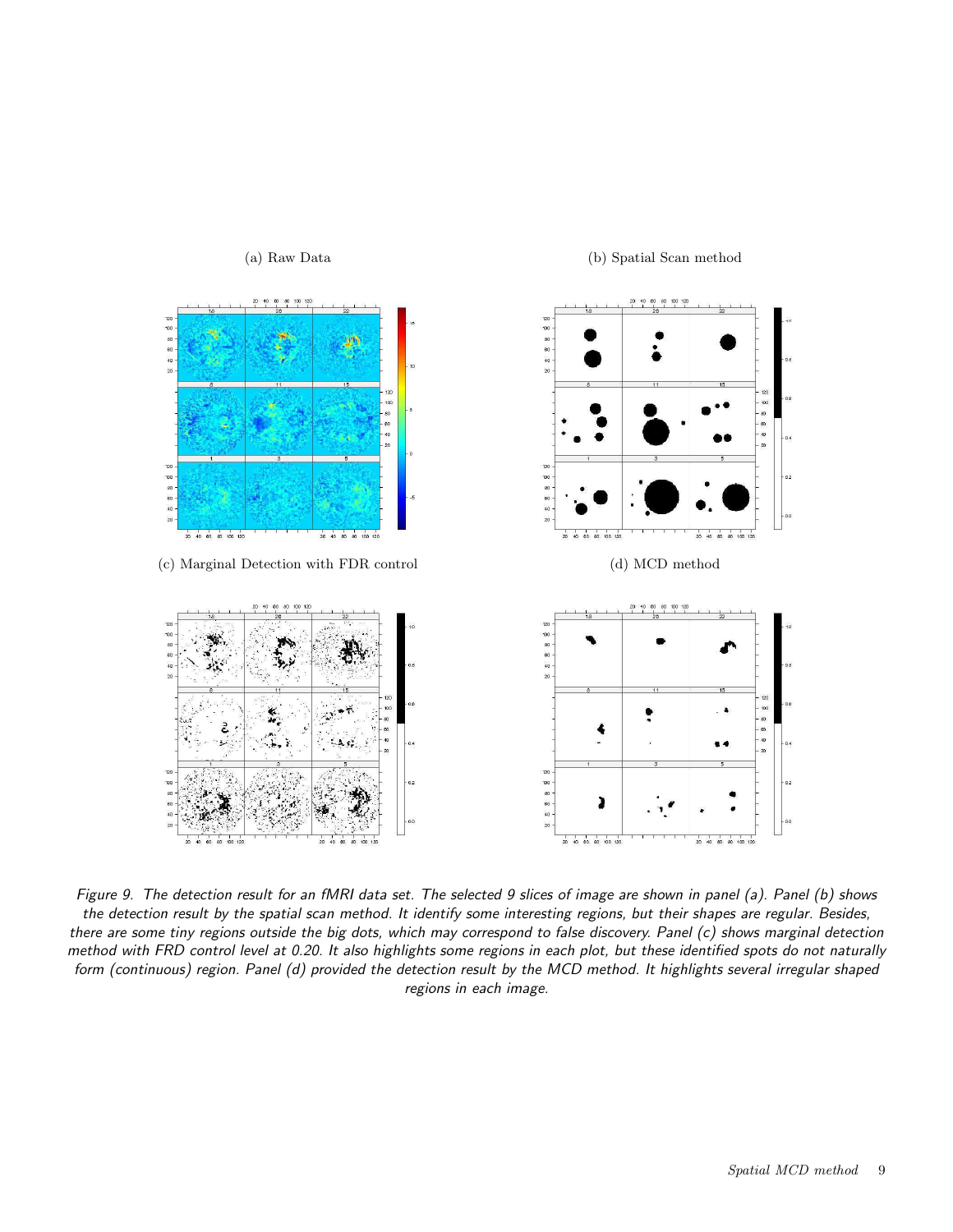been mentioned in the previous paragraph, but there are also many more outside spots, which is likely to be false positives. In addition, these candidate regions do not naturally form clusters in the figures, which makes it hard to interpret.

The top right panel shows the analysis results by the spatial Scan method. The method shows several important clusters in the plot, such as the clusters mentioned in previous paragraph. However, these regions are identified as a round shape as suggested by the spatial scan method, and do not reveal any useful shape information which is important for the analysis of fMRI data.

The bottom right panel shows the results generated by the MCD method. Within each slice, we identified several clusters, which are irregularly shaped. These regions form natural clusters, and also validate the initial visual impression. These results show that our method is suitable for detection of irregular shaped spatial signals.

# 5. DISCUSSION

<span id="page-9-0"></span>In this paper, we proposed a multiresolution cluster detection method, which is shown to have better performance empirically compared to single scale testing methods controlling for FDR and spatial scan statistics for detecting spatial clusters with irregular shape. We conjecture that the power of MCD method is larger than methods based on single scale (e.g. the individual test combined with multiple comparison), the theoretical proof of which will be a future research topic. An early study of multiresolution method in one dimensional situation [\(Zhang et al.,](#page-13-6) [2007](#page-13-6)) provides a foundation for this type of research. Another issue that is worth investigating is the selection of number of scales and the largest scale for the MCD method, which we did not fully address in this paper.

# APPENDIX: DERIVATION OF THE PROPOSITIONS

The test statistics can be derived relatively straightforward as the follows:

# Derivation of the test statistic under Binomial assumption

The likelihood function can be calculate by using the following relation:

<span id="page-9-1"></span>(2) 
$$
P(X^1 = x_1, X^2 = x_2, \cdots, X^k = x_k)
$$

$$
= P(X^1 = x_1, X^2 - X^1 = x_2 - x_1, \cdots,
$$

$$
X^k - X^{(k-1)} = x_k - x_{k-1})
$$

Note that  $\{X^{i} - X^{(i-1)}\}$  are independent to each other.

Under the null hypothesis,  $X^i - X^{(i-1)} \sim Bin(N^i N^{(i-1)}, p_0$ ). The distribution of the alternative is much more complicated than this. Note that typically  $p_0$  and  $p_1$  are unknown. We will use the following methods to estimate  $p_0$ .

#### 10 Zhang and Zhu

Let  $\widehat{p}_{ij} = \frac{X_{ij}+1}{N_{ij}+2}$ . Then we have

$$
\widehat{p}_0 = \text{Median}(\widehat{p}_{ij}),
$$

which gives a robust estimate of  $\hat{p}_0$ . Thus the likelihood under the null is

$$
P(X1 = x1, X2 = x2,..., Xk = xk)
$$
  
=  $P(X1 = x1, X2 - X1 = x2 - x1,...,$   
 $Xk - X(k-1) = xk - xk-1)$   
=  $P(X1 = x1)P(X2 - X1 = x2 - x1)...$   
 $P(Xk - Xk-1 = xk - xk-1)$   
=  $\binom{N1}{x1} \hat{p}x1 (1 - \hat{p}0)^{(N1 - x1)} \binom{N2 - N1}{x2 - x1} \hat{p}x2 - x1$   
 $(1 - \hat{p}0)^{((N2 - N1) - (x2 - x1))} ... \binom{Nk - Nk-1}{xk - xk-1} \hat{p}xk - xk-1$   
 $(1 - \hat{p}0)^{((Nk - Nk-1) - (xk - xk-1))}.$ 

The maximum likelihood for the entire parameter space is quite challenging to be calculated. We may further introduce the following assumptions to simplify the calculation: For each region among the following k:  $\mathcal{D}_1$ ,  $\mathcal{D}_2 - \mathcal{D}_1$ ,  $\cdots$ , and  $\mathcal{D}_k - \mathcal{D}_{k-1}$ ; we assume that the probability of successes are the same. Thus, we could have the following estimate of the probability of successes:

$$
\widehat{p}_1 = \max(\underset{\mathcal{D}_1}{\text{Median}(\widehat{p}_{ij}), \widehat{p}_0}),
$$
  

$$
\widehat{p}_r = \max(\underset{\mathcal{D}_r - \mathcal{D}_{r-1}}{\text{Median}(\widehat{p}_{ij}), \widehat{p}_0}), \quad \forall r \ge 2.
$$

Based on this, the likelihood for the entire parameter space is

$$
P(X^1 = x_1, X^2 = x_2, \dots, X^k = x_k)
$$
  
=  $P(X^1 = x_1)P(X^2 - X^1 = x_2 - x_1) \dots$   
 $P(X^k - X^{k-1} = x_k - x_{k-1})$   
 $= {N^1 \choose x_1} \hat{p}_1^{x_1} (1 - \hat{p}_1)^{(N^1 - x_1)} {N^2 - N^1 \choose x_2 - x_1} \hat{p}_2^{x_2 - x_1}$   
 $(1 - \hat{p}_2)^{((N^2 - N^1) - (x_2 - x_1))} \dots {N^k - N^{k-1} \choose x_k - x_{k-1}} \hat{p}_k^{x_k - x_{k-1}}$   
 $(1 - \hat{p}_k)^{((N^k - N^{k-1}) - (x_k - x_{k-1}))}.$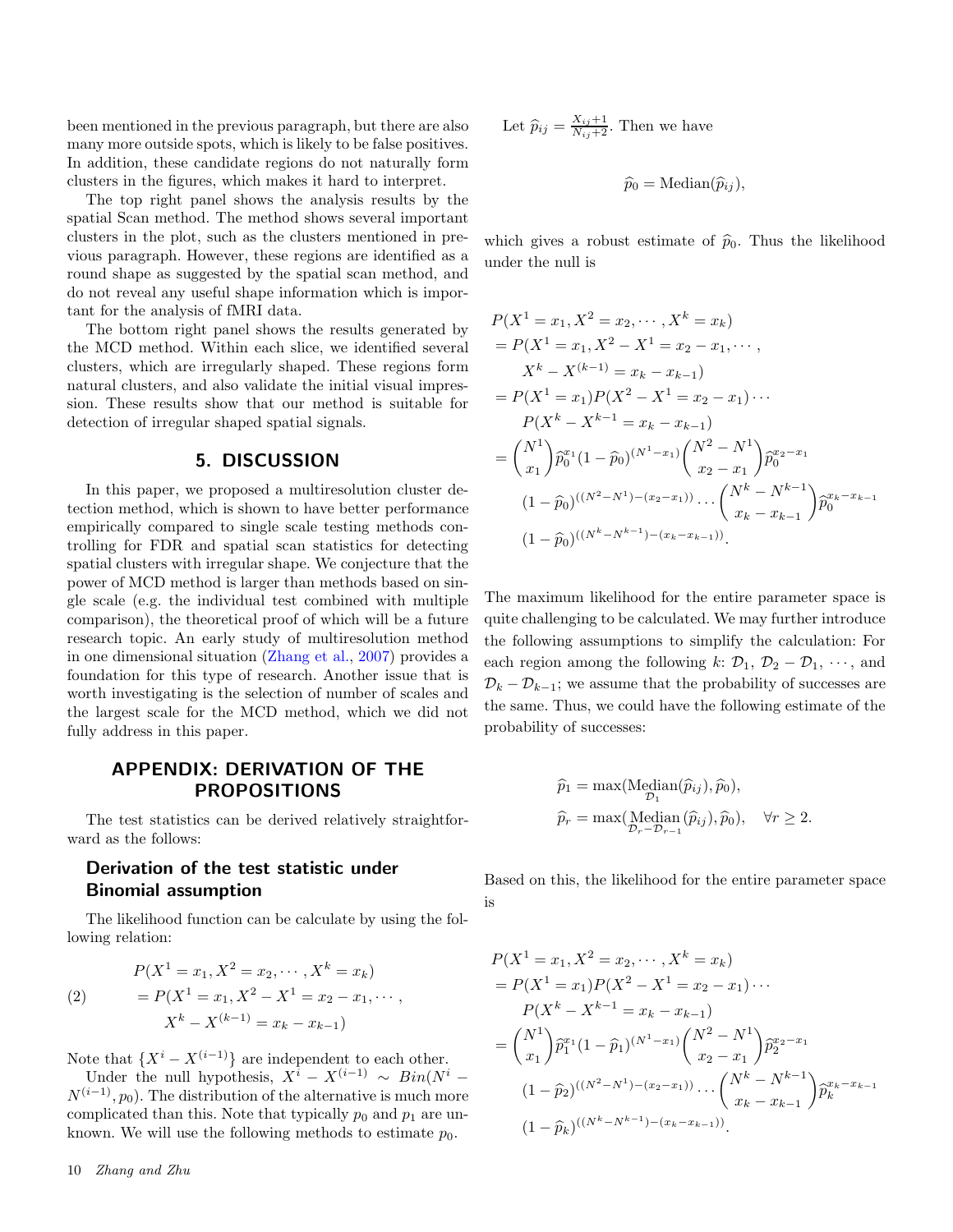Thus, the likelihood ratio will be

$$
\begin{split} \Lambda &= \frac{\sup_{\Theta_0} L(\theta; x)}{\sup_{\Theta} L(\theta; x)} \\ &= \left(\frac{\widehat{p}_0}{\widehat{p}_1}\right)^{x_1} \left(\frac{1-\widehat{p}_0}{1-\widehat{p}_1}\right)^{(N^1 - x_1)} \left(\frac{\widehat{p}_0}{\widehat{p}_2}\right)^{x_2 - x_1} \\ &\left(\frac{1-\widehat{p}_0}{1-\widehat{p}_2}\right)^{((N^2 - N^1) - (x_2 - x_1))} \cdots \left(\frac{\widehat{p}_0}{\widehat{p}_k}\right)^{x_k - x_{k-1}} \\ &\left(\frac{1-\widehat{p}_0}{1-\widehat{p}_k}\right)^{((N^k - N^{k-1}) - (x_k - x_{k-1}))} .\end{split}
$$

Thus, the typical likelihood ratio statistic  $-2 \log \Lambda$  can be easily calculated, which leads to the proposition.

# Derivation of the test statistic under Poisson assumption

We will use the same calculation formula in [\(2\)](#page-9-1) For Poisson case, under the null hypothesis,  $X^i - X^{i-1} \sim P(|\mathcal{D}_i| |\mathcal{D}_{i-1}|$ ) $\lambda_0$ ) for all  $i \geq 2$ . We can define  $\lambda_0 = \text{Median}_{\mathcal{D}}(X_{ij})$ . Under the alternative or the entire parameter space, the distribution may be the follows,  $X^i - X^{i-1} \sim P(|\mathcal{D}_i| |\mathcal{D}_{i-1}|$ ) $\lambda_i$ ), and

$$
\widehat{\lambda}_i = \max(\frac{x_i - x_{i-1}}{|\mathcal{D}_i| - |\mathcal{D}_{i-1}|}, \widehat{\lambda}_0).
$$

Let  $m_k^* = \mathcal{D}_k - \mathcal{D}_{k-1}$ , we have, under  $H_0$ ,

$$
P(X1 = x1, X2 = x2, ..., Xk = xk)
$$
  
=  $P(X1 = x1, X2 - X1 = x2 - x1, ...,$   
 $Xk - Xk-1 = xk - xk-1)$   
=  $\frac{\hat{\lambda}0x1}{x1}e^{-\hat{\lambda}0} \frac{(m2\hat{\lambda}0)x2-x1}{(x2 - x1)!}e^{-m2\hat{\lambda}0} ... \frac{(mk\hat{\lambda}0)xk-xk-1}{(xk - xk-1)!}e^{-mk\hat{\lambda}0};$ 

and under  $H_1$ ,

$$
P(X1 = x1, X2 = x2, ..., Xk = xk)
$$
  
=  $P(X1 = x1, X2 - X1 = x2 - x1, ...,$   
 $Xk - Xk-1 = xk - xk-1)$   
=  $\frac{\hat{\lambda}1x1}{x1} e-\hat{\lambda}1 \frac{(m2\hat{\lambda}2)x2-x1}{(x2 - x1)!} e-m2\hat{\lambda}2 ... \frac{(mk\hat{\lambda}k)xk-xk-1}{(xk - xk-1)!} e-mk\hat{\lambda}k.$ 

The likelihood ratio leads to

$$
\Lambda = \frac{\frac{\widehat{\lambda}_{0}^{x_{1}}}{x_{1}!}e^{-\widehat{\lambda}_{0}}\frac{(m_{2}\widehat{\lambda}_{0})^{x_{2}-x_{1}}}{(x_{2}-x_{1})!}e^{-m_{2}\widehat{\lambda}_{0}}\dots\frac{(m_{k}\widehat{\lambda}_{0})^{x_{k}-x_{k-1}}}{(x_{k}-x_{k-1})!}e^{-m_{k}\widehat{\lambda}_{0}}
$$
\n
$$
= \left(\frac{\widehat{\lambda}_{0}}{\widehat{\lambda}_{1}}\right)^{x_{1}}e^{-\widehat{\lambda}_{1}}\frac{(m_{2}\widehat{\lambda}_{2})^{x_{2}-x_{1}}}{(x_{2}-x_{1})!}e^{-m_{2}\widehat{\lambda}_{2}}\dots\frac{(m_{k}\widehat{\lambda}_{k})^{x_{k}-x_{k-1}}}{(x_{k}-x_{k-1})!}e^{-m_{k}\widehat{\lambda}_{k}}
$$
\n
$$
= \left(\frac{\widehat{\lambda}_{0}}{\widehat{\lambda}_{1}}\right)^{x_{1}}\exp(\widehat{\lambda}_{1}-\widehat{\lambda}_{0})\left(\frac{\widehat{\lambda}_{0}}{\widehat{\lambda}_{2}}\right)^{x_{2}-x_{1}}\exp(m_{2}(\widehat{\lambda}_{2}-\widehat{\lambda}_{0}))
$$
\n
$$
\dots\left(\frac{\widehat{\lambda}_{0}}{\widehat{\lambda}_{k}}\right)^{x_{k}-x_{k-1}}\exp(m_{k}(\widehat{\lambda}_{k}-\widehat{\lambda}_{0}))
$$

This leads to the proposition

# Derivation of the test statistic under Normal assumption

Under the null hypothesis, we know that  $X^{i} - X^{i-1} \sim$  $N(m_i\mu_0, m_i\sigma^2)$  for all  $i \geq 2$ . We can define  $\hat{\mu}_0$  =  $Median_{\mathcal{D}}(X_{ij}).$ 

Under the alternative or the entire parameter space, the distribution may be the follows,  $X^i - X^{i-1} \sim$  $N(m_i\mu_i, m_i\sigma^2)$ , and

$$
\widehat{\mu}_i = \max(\frac{x_i - x_{i-1}}{|\mathcal{D}_i| - |\mathcal{D}_{i-1}|}, \widehat{\mu}_0).
$$

This leads to, under  $H_0$ ,

$$
P(X^{1} = x_{1}, X^{2} = x_{2}, \cdots, X^{k} = x_{k})
$$
  
=  $P(X^{1} = x_{1}, X^{2} - X^{1} = x_{2} - x_{1}, \cdots,$   
 $X^{k} - X^{k-1} = x_{k} - x_{k-1})$   
=  $\frac{1}{\sqrt{2\pi}\sigma} \exp\left\{\frac{-(x_{1} - \hat{\mu}_{0})^{2}}{2\sigma^{2}}\right\} \frac{1}{\sqrt{2\pi m_{2}\sigma}}$   
 $\exp\left\{\frac{-(x_{2} - x_{1}) - m_{2}\hat{\mu}_{0})^{2}}{2m_{2}\sigma^{2}}\right\}$   
 $\cdots \frac{1}{\sqrt{2\pi m_{k}\sigma}} \exp\left\{\frac{-(x_{k} - x_{k-1}) - m_{k}\hat{\mu}_{0})^{2}}{2m_{k}\sigma^{2}}\right\};$ 

and, under  $H_1$ ,

$$
P(X^{1} = x_{1}, X^{2} = x_{2}, \cdots, X^{k} = x_{k})
$$
  
=  $P(X^{1} = x_{1}, X^{2} - X^{1} = x_{2} - x_{1}, \cdots,$   
 $X^{k} - X^{k-1} = x_{k} - x_{k-1})$   
=  $\frac{1}{\sqrt{2\pi}\sigma} \exp\left\{\frac{-(x_{1} - \hat{\mu}_{1})^{2}}{2\sigma^{2}}\right\} \frac{1}{\sqrt{2\pi m_{2}\sigma}}$   
 $\exp\left\{\frac{-(x_{2} - x_{1}) - m_{2}\hat{\mu}_{2})^{2}}{2m_{2}\sigma^{2}}\right\}$   
 $\cdots \frac{1}{\sqrt{2\pi m_{k}\sigma}} \exp\left\{\frac{-(x_{k} - x_{k-1}) - m_{k}\hat{\mu}_{k})^{2}}{2m_{k}\sigma^{2}}\right\};$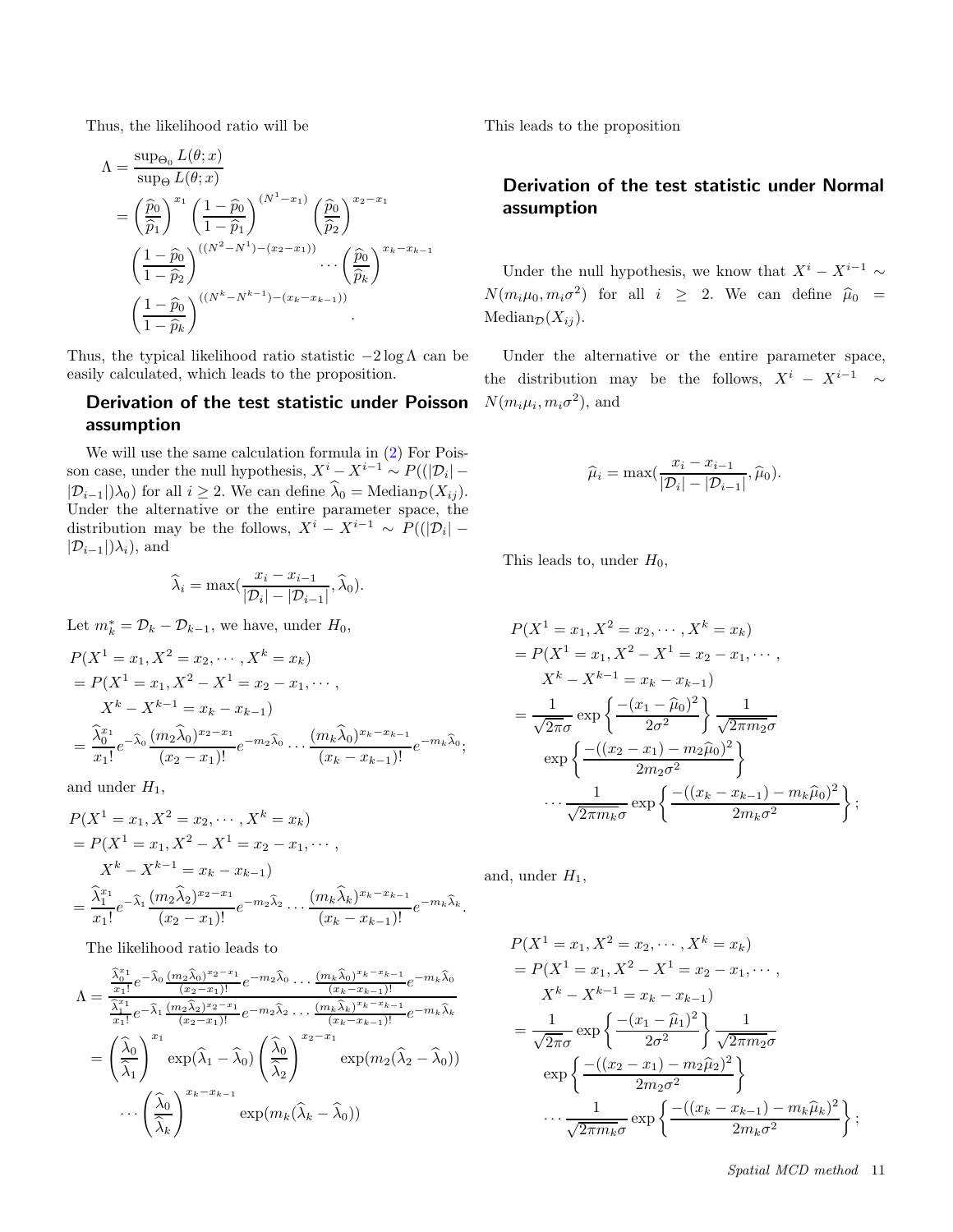This leads to

$$
\Lambda = \exp\left\{\frac{1}{2\sigma^2}[(x_1 - \hat{\mu}_1)^2 - (x_1 - \hat{\mu}_0)^2] + \frac{1}{2m_2\sigma^2}[((x_2 - x_1) - m_2\hat{\mu}_2)^2 - ((x_2 - x_1) - m_2\hat{\mu}_0)^2] \right\}
$$
  

$$
+ \cdots + \frac{1}{2m_k\sigma^2}[((x_k - x_{k-1}) - m_k\hat{\mu}_k)^2
$$
  

$$
- ((x_k - x_{k-1}) - m_k\hat{\mu}_0)^2]\}
$$
  

$$
= \exp\left\{\frac{1}{2\sigma^2}[2x_1(\hat{\mu}_0 - \hat{\mu}_1) + \hat{\mu}_1^2 - \hat{\mu}_0^2] + \frac{1}{2m_2\sigma^2}[2m_2(x_2 - x_1)(\hat{\mu}_0 - \hat{\mu}_2) + m_2^2(\hat{\mu}_2^2 - \hat{\mu}_0^2)] + \cdots + \frac{1}{2m_k\sigma^2}[2m_k(x_k - x_{k-1})(\hat{\mu}_0 - \hat{\mu}_k) + m_k^2(\hat{\mu}_k^2 - \hat{\mu}_0^2)]\}.
$$

This leads to the proposition

# Derivation of Theorem [2.1](#page-3-3)

Let  $Y_0$  be the measurement at the specific location,  $Y_1, Y_2,$  $Y_3$ , and  $Y_4$  are the four measurements collected in  $\mathcal{D}_1$ . Note that  $Y_i \sim N(\mu, 1)$ . If  $Y_i$  is in the noise region,  $Y_i \sim N(0, 1)$ , and if  $Y_i$  is in the signal region,  $Y_i \sim N(\delta, 1)$ .

Use the same notation, we have  $X_1 = Y_0$ , and  $X_2 =$  $\sum_{i=0}^{4} Y_i$ . The test statistic is defined as

$$
-2\log \Lambda = 2X_1(\hat{\mu}_1 - \hat{\mu}_0) + (\hat{\mu}_0^2 - \hat{\mu}_1^2) + 2(X_2 - X_1)(\hat{\mu}_2 - \hat{\mu}_0) + m_2(\hat{\mu}_0^2 - \hat{\mu}_2^2)
$$

It is straightforward to have

$$
\widehat{\mu}_0 = \frac{1}{N} \sum_{i=0}^{N-1} Y_i, \quad \widehat{\mu}_1 = Y_0, \quad \widehat{\mu}_2 = \frac{1}{4} \sum_{i=1}^{4} Y_i
$$

,

and  $m_2 = 4$ .

Note that  $\hat{\mu}_0 \sim N(n_s \delta/N, 1/N)$ . Similarly, we can derive the distribution of  $\hat{\mu}_1$  and  $\hat{\mu}_2$  as follows.

- 1. If all  $Y_0, Y_1, \dots, Y_4$  are in the noise region,  $\hat{\mu}_1 \sim N(0, 1)$ , and  $\hat{\mu}_2 \sim N(0, 1/4)$ .
- 2. If  $Y_0$  is a noise point, but at the boundary as shown in Figure 2 (a) and (b), then  $\hat{\mu}_1 \sim N(0, 1)$ , and  $\hat{\mu}_2 \sim$  $N(2\delta/4, 1/4)$  (case (a)) or  $\hat{\mu}_2 \sim N(\delta/4, 1/4)$  (case (b)).
- 3. If  $Y_0$  is a signal point, but at the boundary as shown in Figure 2 (c) and (d), then  $\hat{\mu}_1 \sim N(\delta, 1)$ , and  $\hat{\mu}_2 \sim$  $N(2\delta/4, 1/4)$  (case (c)) or  $\hat{\mu}_2 \sim N(3\delta/4, 1/4)$  (case (d)).
- 4. If  $Y_0, Y_1, \cdots, Y_4$  are all in the signal region,  $\hat{\mu}_1 \sim$  $N(\delta, 1)$ , and  $\hat{\mu}_2 \sim N(\delta, 1/4)$ .

Note that the test statistic,  $T$  can be written as

$$
T = 2Y_0 \left(Y_0 - \frac{1}{N} \sum_{i=0}^{N-1} Y_i\right) + \left(\left(\frac{1}{N} \sum_{i=0}^{N-1} Y_i\right)^2 - Y_0^2\right) + 2 \sum_{i=1}^4 Y_i \left(\frac{1}{4} \sum_{i=1}^4 Y_i - \frac{1}{N} \sum_{i=0}^{N-1} Y_i\right) + 4 \left(\left(\frac{1}{N} \sum_{i=0}^{N-1} Y_i\right)^2 - \left(\frac{1}{4} \sum_{i=1}^4 Y_i\right)^2\right)
$$

For each individual T, it can be shown that when  $N \rightarrow$  $\infty$ , we have

$$
T \stackrel{d}{\rightarrow} \widehat{\mu}_1^2 + 4\widehat{\mu}_2^2
$$

By using the above consideration on whether  $Y_0$  is in the noise region, boundary, and signal region, we have the following results

- 1. When all  $Y_0, Y_1, \dots, Y_4$  are in the noise region,  $\hat{\mu}_1^2 \sim$  $\chi_1^2(0), (2\hat{\mu}_2)^2 \sim \chi_1^2(0),$  and thus  $T \stackrel{d}{\rightarrow} \chi_2^2(0)$ .
- 2. When  $Y_0$  is in noise region, and as shown in Figure 2 (a),  $\hat{\mu}_1^2 \sim \chi_1^2(0), 2\hat{\mu}_2 \sim N(\delta, 1),$  and thus  $(2\hat{\mu}_2)^2 \sim \chi_1^2(\delta^2)$ . This leads to  $T \stackrel{d}{\rightarrow} \chi_2^2(\delta^2)$ .
- 3. When  $Y_0$  is in noise region, and as shown in Figure 2 (b),  $\hat{\mu}_1^2 \sim \chi_1^2(0)$ ,  $2\hat{\mu}_2 \sim N(\delta/2, 1)$ , and thus  $(2\hat{\mu}_2)^2 \sim$  $\chi_1^2(\delta^2/4)$ . This leads to  $T \stackrel{d}{\rightarrow} \chi_2^2(\delta^2/4)$ .
- 4. When  $Y_0$  is in signal region, and as shown in Figure 2 (c),  $\hat{\mu}_1^2 \sim \chi_1^2(\delta^2)$ ,  $2\hat{\mu}_2 \sim N(\delta, 1)$ , and thus  $(2\hat{\mu}_2)^2 \sim$  $\chi_1^2(\delta^2)$ . This leads to  $T \stackrel{d}{\rightarrow} \chi_2^2(2\delta^2)$ .
- 5. When  $Y_0$  is in signal region, and as shown in Figure 2 (d),  $\hat{\mu}_1^2 \sim \chi_1^2(\delta^2)$ ,  $2\hat{\mu}_2 \sim N(3\delta/2, 1)$ , and thus  $(2\hat{\mu}_2)^2 \sim$  $\chi_1^2(9\delta^2/4)$ . This leads to  $T \stackrel{d}{\rightarrow} \chi_2^2(13\delta^2/4)$ .
- 6. When  $Y_0, Y_1, \cdots, Y_4$  are in the signal region,  $\hat{\mu}_1^2 \sim$ <br> $\frac{2(f_1^2, 2)}{2} \approx 2(15^2)$  $\chi_1^2(\delta^2)$ ,  $2\hat{\mu}_2 \sim N(2\delta, 1)$ , and thus  $(2\hat{\mu}_2)^2 \sim \chi_1^2(4\delta^2)$ . This leads to  $T \stackrel{d}{\rightarrow} \chi_2^2(5\delta^2)$ .

Note that  $\hat{\mu}_1$  and  $\hat{\mu}_2$  are independent to each other. Thus, we will have following relations:

$$
E(T) = \begin{cases} 2 & Y_0 \text{ is an inner point in the noise region} \\ f(\delta) & Y_0 \text{ is an boundary point} \\ g(\delta) & Y_0 \text{ is an inner point in the signal region} \end{cases}
$$

,

,

where  $2 + \delta^2/4 \le f(\delta) \le 2 + 13\delta^2/4$ , and  $g(\delta) = 2 + 5\delta^2$ . It is straightforward that, if  $\delta > 0$ ,

$$
2 < f(\delta) < g(\delta).
$$

Similarly, we have

$$
V(T) = \begin{cases} 4 & Y_0 \text{ is an inner point in the noise region} \\ v_1(\delta) & Y_0 \text{ is an boundary point} \\ v_2(\delta) & Y_0 \text{ is an inner point in the signal region} \end{cases}
$$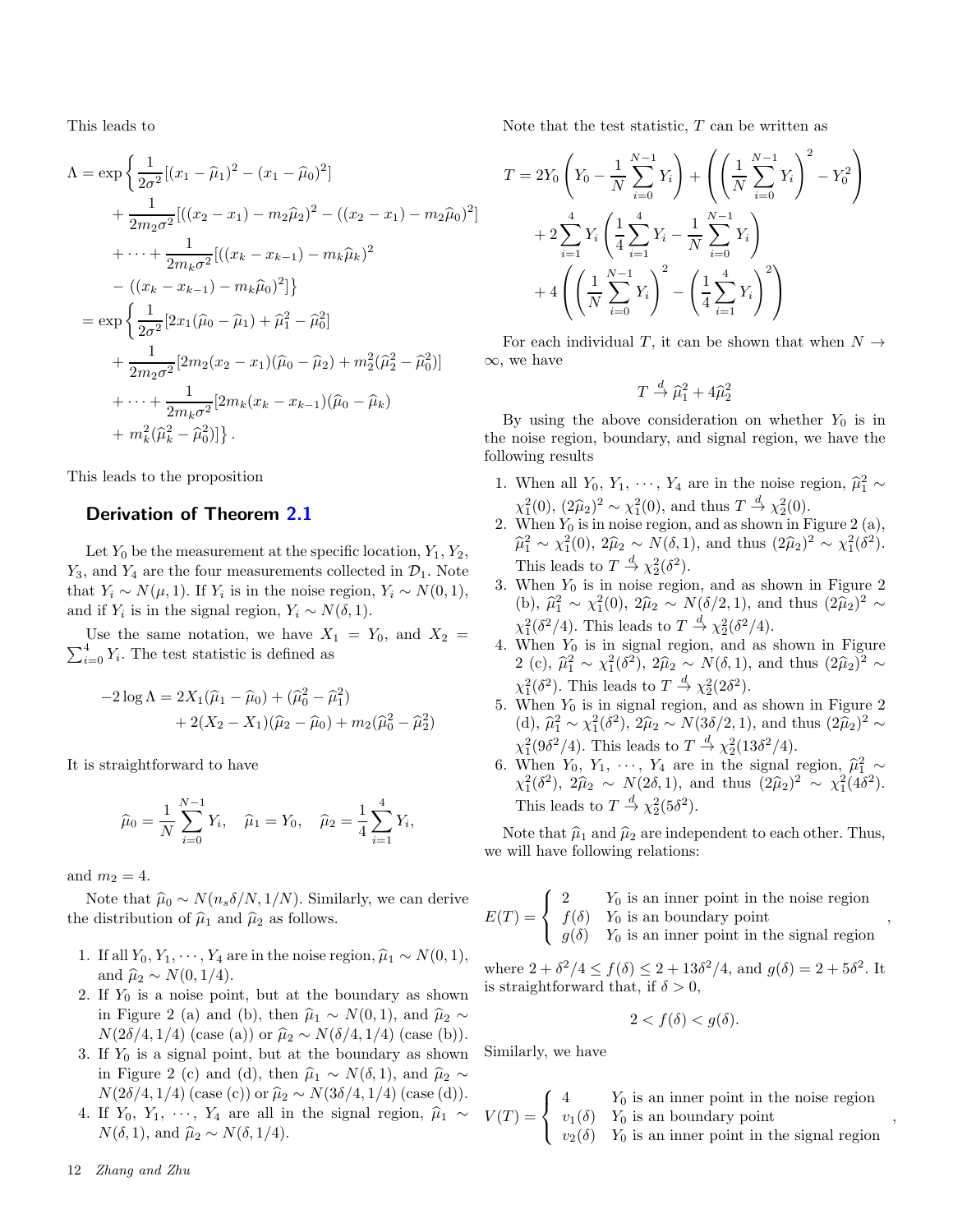where  $2(2 + \delta^2/2) \le v_1(\delta) \le 2(2 + 13\delta^2/2)$ , and  $v_2(\delta) =$  $2(2+10\delta^2)$ .

Let us assume that we have  $n_n$  inner points in the noise region,  $n_b$  boundary points, and  $n_s$  inner points in the signal region. The average  $T(y_0)$  will have

$$
\frac{1}{n_n} \sum_{Y_0 \in \mathcal{N}} T(Y_0) \stackrel{d}{\to} N\left(2, \frac{4}{n_n}\right)
$$
  

$$
\frac{1}{n_b} \sum_{Y_0 \in \mathcal{B}} T(Y_0) \stackrel{d}{\to} N\left(f(\delta), \frac{v_1(\delta)}{n_b}\right)
$$
  

$$
\frac{1}{n_s} \sum_{Y_0 \in \mathcal{S}} T(Y_0) \stackrel{d}{\to} N\left(g(\delta), \frac{v_2(\delta)}{n_s}\right)
$$

Thus, if  $n_n$ ,  $n_b$ , and  $n_s \to \infty$ , we will have stochastically

$$
P\left(\frac{1}{n_n}\sum_{Y_0\in\mathcal{N}}T(Y_0)<\frac{1}{n_b}\sum_{Y_0\in\mathcal{B}}T(Y_0)<\frac{1}{n_s}\sum_{Y_0\in\mathcal{S}}T(Y_0)\right)\to 1.
$$

# Derivation of Theorem [2.2](#page-3-4)

Let us use similar notation as above. Let  $\beta$  be the boundary point, which is defined as at least one of its neighbor 4 points is from another group.  $\beta$ points is from another group.  $\mathcal{B}^c$  be non-boundary point. The local variability is defined as  $\frac{1}{4} \sum_{i=0}^{4} (Y_i - \overline{Y})^2$ . Let us focus on  $\widetilde{V}(Y) = \sum_{i=0}^{4} (Y_i - \overline{Y})^2$ . It is straightforward to show that if  $Y \in \mathcal{B}^c$ ,  $\widetilde{V}(Y) \sim \chi_4^2(0)$ . Similarly as derivation in the former section, let  $Y_i \sim N(\mu_i, 1)$ . If  $Y_0 \in \mathcal{B}$ , we have in the former section, let  $Y_i \sim N(\mu_i, 1)$ . If  $Y_0 \in \mathcal{B}$ , we have  $\sum Y_i^2 \sim \chi_5^2(\sum \mu_i^2)$ . It can be shown that  $\mu_i^2 = k\delta^2$ , where k is the number of signal points in the local region (note that,  $k = 1, 2, 3, 4$ . Let  $\overline{Y} = \frac{1}{5} \sum_{i=0}^{4} Y_i$ , It is straightforward that  $\overline{Y} \sim N(k\delta/5, 1/5)$ , or  $\sqrt{5Y} \sim N(k\delta/\sqrt{5}, 1)$ . And thus

$$
\widetilde{V}(Y) \sim \chi_4^2(C),
$$

where

$$
C = k\delta^2 - k^2\delta^2/5, \quad k = 1, 2, 3, 4.
$$

Then,  $E(\widetilde{V}(Y)) = 4+C$ , and  $Var(\widetilde{V}(Y)) = 8+4C$ , if  $Y \in \mathcal{B}$ . Similarly,  $E(\tilde{V}(Y)) = 4$ , and  $Var(\tilde{V}(Y)) = 8$ , when  $Y \in \mathcal{B}^c$ . By the central limit theorem, we have

$$
\operatorname*{Ave}_{Y \in \mathcal{B}} \widetilde{V}(Y) \stackrel{d}{\to} N\left(4 + C, \frac{8 + 4C}{n_b}\right)
$$
  

$$
\operatorname*{Ave}_{Y \in \mathcal{B}^c} \widetilde{V}(Y) \stackrel{d}{\to} N\left(4, \frac{8}{N - n_b}\right)
$$

And thus

$$
\operatorname{Ave}_{Y \in \mathcal{B}} \widetilde{V}(Y) - \operatorname{Ave}_{Y \in \mathcal{B}^c} \widetilde{V}(Y) \stackrel{d}{\to} N\left(C, \frac{8+4C}{n_b} + \frac{8}{N-n_b}\right)
$$

If we want to  $P(\text{Ave}_{Y \in \mathcal{B}} \widetilde{V}(Y) - \text{Ave}_{Y \in \mathcal{B}^c} \widetilde{V}(Y) > 0) \to 1$ , we need to have

$$
\Phi\left( a\right) \rightarrow1.
$$

where

$$
a = \sqrt{\frac{C N p_B (1 - p_B)}{8 + 4(1 - p_B)}}.
$$

Here  $p_B$  be the proportion of boundary point in the image. So if  $\frac{\delta^2 N p_B(1-p_B)}{8+4(1-p_B)} \to \infty$ , then  $a \to \infty$ . This leads to  $P(\text{Ave}_{Y \in \mathcal{B}} \tilde{V}(Y) - \text{Ave}_{Y \in \mathcal{B}^c} \tilde{V}(Y) > 0) \to 1$ . And then  $P(\text{Ave}_{Y \in \mathcal{B}} V(Y) - \text{Ave}_{Y \in \mathcal{B}^c} V(Y) > 0) \to 1.$ 

Received 22 November 2011

# REFERENCES

- <span id="page-12-8"></span>Baker, R. D. (2004), "A Modified Knox Test of Space-time Clustering," *Journal of Applied Statistics*, 31, 457–463.
- <span id="page-12-13"></span>Benjamini, Y. and Hochberg, Y. (1995), "Controlling the False Discovery Rate: A Practical and Powerful Approach to Multiple Testing, *Journal of the Royal Statistical Society. Series B (Methodological)*, 57, 289–300.
- <span id="page-12-14"></span>Chaudhuri, P. and Marron, J. (1999), "SiZer for Exploration of Structures in Curves," *Journal of the American Statistical Association*, 94, 807–823.
- <span id="page-12-15"></span>— (2000), "Scale space view of curve estimation," *The Annals of Statistics*, 28, 408–428.
- <span id="page-12-4"></span>Costa, M. and Kulldorff, M. (2009), "Applications of Spatial Scan Statistics: A Review," *Scan Statistics*, 129–152.
- <span id="page-12-9"></span>Diggle, P., Rowlingson, B., and Su, T.-l. (2005), "Point process methodology for on-line spatio-temporal disease surveillance," *Environmetrics*, 16, 423–434.
- <span id="page-12-0"></span>Glaz, J. and Balakrishnan, N. (1999), "Scan statistics and applications."
- <span id="page-12-1"></span>Glaz, J., Naus, J., and Wallenstein, S. (2001), *Scan statistics*, Springer Verlag.
- <span id="page-12-2"></span>Glaz, J., Pozdnyakov, V., and Wallenstein, S. (2009), *Scan statistics: methods and applications*, Birkhauser.
- <span id="page-12-3"></span>Kulldorff, M. (1999), "Spatial scan statistics: models, calculations, and applications," *Scan statistics and applications*, 303–322.
- <span id="page-12-7"></span>— (2010), "SaTScan-Software for the spatial, temporal, and spacetime scan statistics," *Boston: Harvard Medical School and Harvard Pilgrim Health Care*.
- <span id="page-12-5"></span>Kulldorff, M., Huang, L., Pickle, L., and Duczmal, L. (2006), "An elliptic spatial scan statistic," *Statistics in medicine*, 25, 3929–3943.
- <span id="page-12-12"></span>Kulldorff, M., Tango, T., and Park, P. J. (2003), "Power Comparisons for Disease Clustering Tests," *Computational Statistics & Data Analysis*, 42, 665–684.
- <span id="page-12-10"></span>Liang, S., Banerjee, S., and Carlin, B. P. (2009), "Bayesian Wombling for Spatial Point Processes," *Biometrics*, 65, 1243–1253.
- <span id="page-12-17"></span><span id="page-12-16"></span>Lindeberg, T. (1993), *Scale-space theory in computer vision*, Springer. — (1994), "Scale-space theory: A basic tool for analyzing structures at different scales," *Journal of applied statistics*, 21, 225–270.
- <span id="page-12-11"></span>Loh, J. M. (2011), "K-scan for anomaly detection in disease surveillance," *ENVIRONMETRICS*, 22, 179–191.
- <span id="page-12-6"></span>Loh, J. M., Lindquist, M. A., and Wager, T. D. (2008), "Residual Analysis for Detecting Mis-modeling in FMRI," *Statistica Sinica*, 18, 1421–1448.
- <span id="page-12-18"></span>Maitra, R. (2009), "Assessing Certainty of Activation or Inactivation in Test-Retest fMRI Studies," *Neuroimage*, 47, 88–97, dOI information: 10.1016/j.neuroimage.2009.03.073.
- <span id="page-12-19"></span>(2010), "A Re-defined and Generalized Percent-Overlap-of-Activation Measure for Studies of fMRI Reproducibility and its Use in Identifying Outlier Activation Maps," *Neuroimage*, 50, 124–135, dOI information: 10.1016/j.neuroimage.2009.11.070.
- <span id="page-12-20"></span>Maitra, R., Roys, S. R., and Gullapalli, R. P. (2002), "Test-Retest Reliability Estimation of fMRI Data," *Magnetic Resonance in Medicine*, 48, 62–70.